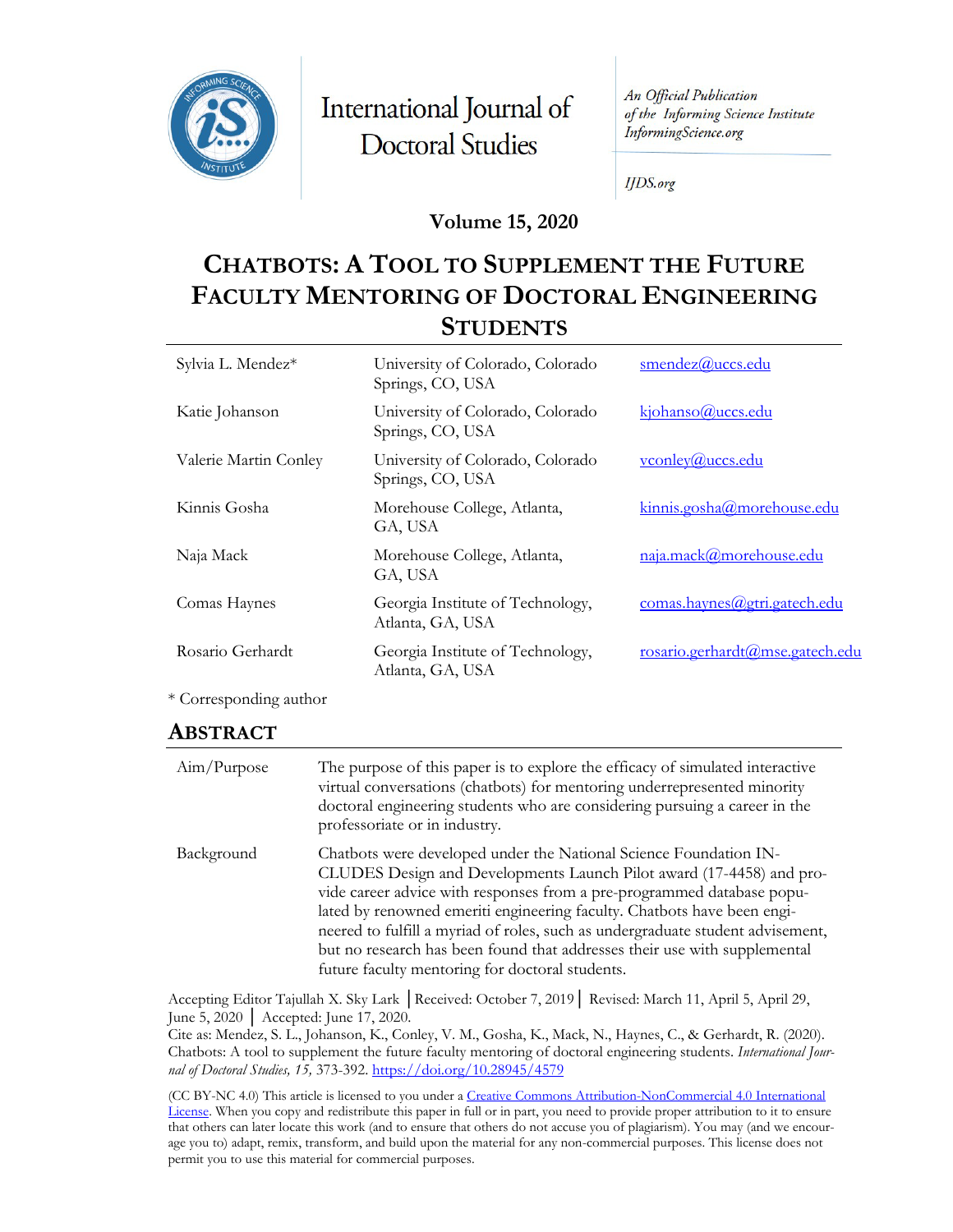| Methodology                          | Chatbot efficacy is examined through a phenomenological design with focus<br>groups with underrepresented minority doctoral engineering students. No<br>theoretical or conceptual frameworks exist relative to chatbots designed for<br>future faculty mentoring; therefore, an adaptation and implementation of the<br>conceptual model posited on movie recommendations was utilized to ground<br>this study. The four-stage process of phenomenological data analysis was fol-<br>lowed: epoché, horizontalization, imaginative variation, and synthesis. |
|--------------------------------------|--------------------------------------------------------------------------------------------------------------------------------------------------------------------------------------------------------------------------------------------------------------------------------------------------------------------------------------------------------------------------------------------------------------------------------------------------------------------------------------------------------------------------------------------------------------|
| Contribution                         | No studies have investigated the utility of chatbots in providing supplemental<br>mentoring to future faculty. This phenomenological study contributes to this<br>area of investigation and provides greater consideration into the unmet men-<br>toring needs of these students, as well as the potential of utilizing chatbots<br>for supplementary mentoring, particularly for those who lack access to high<br>quality mentoring.                                                                                                                        |
| Findings                             | Following the data analysis process, the essence of the findings was, while<br>underrepresented minority doctoral engineering students have ample unmet<br>mentoring needs and overall are satisfied with the user interface and trust-<br>worthiness of chatbots, their intent to use them is mixed due to a lack of per-<br>sonalization in this type of supplemental mentoring relationship.                                                                                                                                                              |
| Recommendations<br>for Practitioners | One of the major challenges faced by underrepresented doctoral engineering<br>students is securing quality mentoring relationships that socialize them into<br>the engineering culture and community of practice. While creating opportu-<br>nities for students and incentivizing faculty to engage in the work of mentor-<br>ing is needed, we must also consider the ways in which to leverage technol-<br>ogy to offer supplemental future faculty mentoring virtually.                                                                                  |
| Recommendations<br>for Researchers   | Additional research on the efficacy of chatbots in providing career-focused<br>mentoring to future faculty is needed, as well as how to enhance the func-<br>tionality of chatbots to create personal connections and networking opportu-<br>nities, which are hallmarks of traditional mentoring relationships.                                                                                                                                                                                                                                             |
| <b>Impact on Society</b>             | An understanding of the conceptual pathway that can lead to greater satisfac-<br>tion with chatbots may serve to expand their use in the realm of mentoring.<br>Scaling virtual faculty mentoring opportunities may be an important break-<br>through in meeting mentoring needs across higher education.                                                                                                                                                                                                                                                    |
| Future Research                      | Future chatbot research must focus on connecting chatbot users with human<br>mentors; standardizing the process for response creation through additional<br>data collection with a cadre of diverse, renowned faculty; engaging subject<br>matter experts to conduct quality verification checks on responses; testing<br>new responses with potential users; and launching the chatbots for a broad<br>array of users.                                                                                                                                      |
| Keywords                             | chatbot, supplemental mentoring, engineering, underrepresented minority<br>doctoral students                                                                                                                                                                                                                                                                                                                                                                                                                                                                 |

## **INTRODUCTION**

This research paper explores the potential use of chatbots as a tool to supplement future faculty mentoring of underrepresented minority (URM) doctoral engineering students. Chatbots simulate an interactive conversation with human users through an engineered computer program, such as Twitter. In this case, a mentee asks career advice of chatbots that draw responses from a pre-programmed database populated by renowned emeriti engineering faculty. Chatbots were developed and researched under a National Science Foundation (NSF) INCLUDES (Inclusion across the Nation of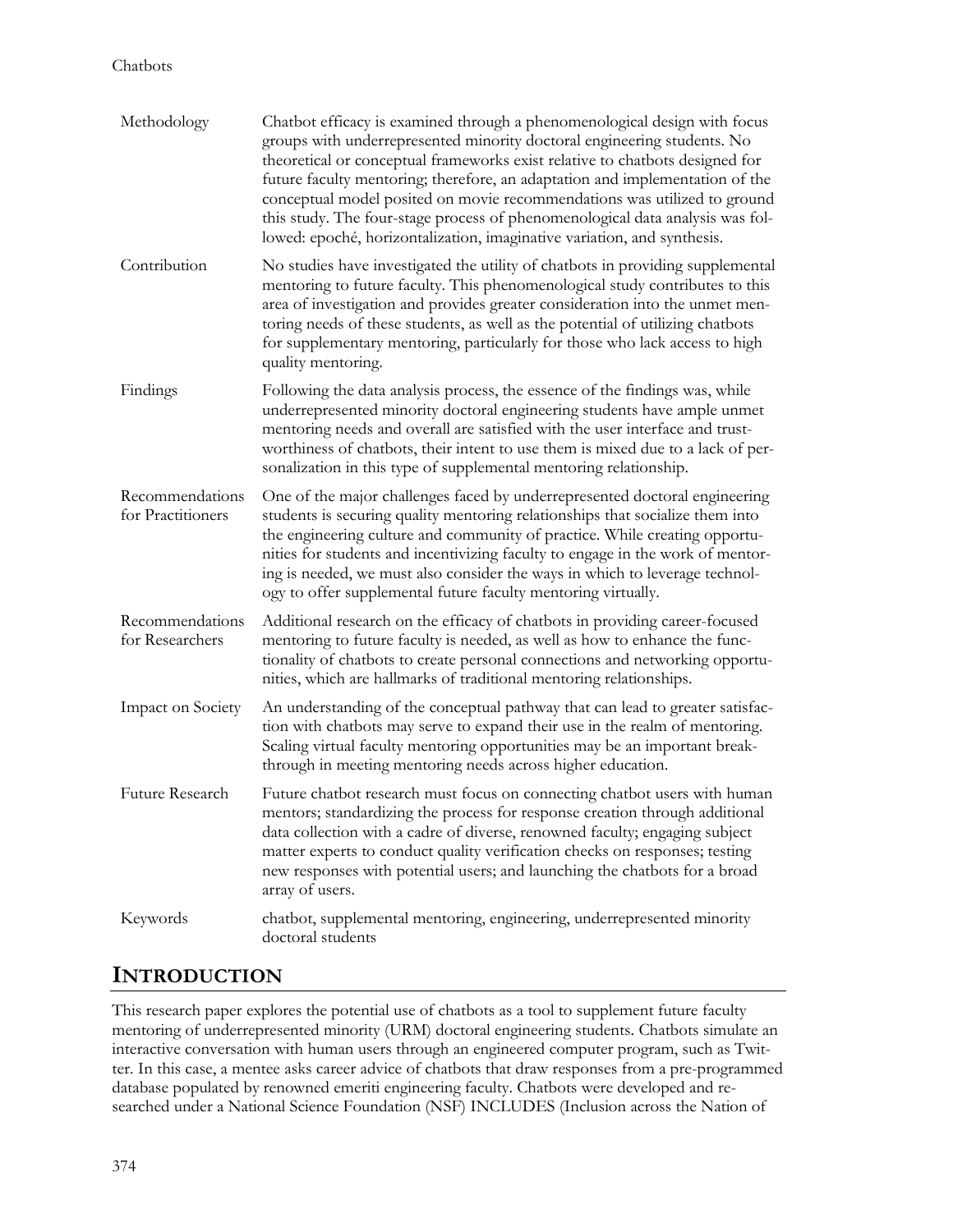Communities of Learners of Underrepresented Discoverers in Engineering and Science) Design and Developments Launch Pilot award (17-4458) (National Science Foundation [NSF], 2017). Chatbot efficacy is examined through a phenomenological research design (Moustakas, 1994) grounded by an adapted conceptual model posited on movie recommendations, which is referred to as the Efficacy of Chatbots for Future Faculty Mentoring conceptual framework. Focus groups with URM doctoral engineering students were utilized to determine whether higher ratings on chatbot satisfaction were a result of positive user interface and perceived trustworthiness, as well as whether satisfaction would drive intent to use this supplementary mentoring option. Chatbots have been engineered to fulfill a myriad of roles, yet no research has been found that addresses their use with future faculty mentoring. The potential efficacy of chatbots is an important area of study, as colleges and universities continue to develop and refine mentoring programs to support career success into and across the professoriate (Buzzannell et al., 2015; Vesilind, 2001; Zellers et al., 2008). Traditional, one-on-one mentoring relationships are often unscalable so virtual faculty mentoring opportunities may be an important breakthrough in meeting mentoring needs across the higher education landscape.

Exploring the effectiveness of chatbots for supplemental future faculty mentoring is of interest in engineering academia due to a growing disproportionality in the number of URMs (particularly African American, Latinx, and Native American) in the professoriate, as only 6% of all engineering faculty identify as such (Roy, 2019). Accordingly, in 2018 approximately 5% of all engineering doctoral students identified as URM, and about 5% of doctoral engineering degrees were awarded to URMs (Roy, 2019). Mentorship for URM graduate students in Science, Technology, Engineering, and Mathematics (STEM) fields can affect the success of their experience and potentially influence interest in and pursuit of a career in academia (Allendoerfer & Yellin, 2011; Green, 2015). However, research has indicated mentorship often is deficient for URM engineering graduate students (Bobick & Biggers, 2018; Chesler et al., 2015; Dixon-Reeves, 2003; Green, 2015; Johnson, 2016). Graduate students in STEM fields benefit primarily from mentoring that provides career information and guidance, networking prospects, and opportunities for joint publications and professional writings (Thomas et al., 2007). In engineering specifically, mentoring from senior faculty can shape one's "engineering thinking" (Chesler et al., 2015, p. 2) and the specific approach by which engineers conceptualize and solve problems. Developing this ability also exposes students to the engineering culture and community of practice through which professionals are united by specific values, identities, knowledge, skills, and epistemologies. Yet, URM graduate students regularly describe feelings of being undervalued and excluded in their doctoral studies, craving mentorship that provides practical and emotional support to successfully navigate academia (Green, 2015). Access to chatbots may address this mentoring shortage by leveraging the tools of automation and digitization to create scalable, universally available virtual mentoring opportunities to supplement traditional mentoring relationships.

### **LITERATURE REVIEW**

Chatbots are used in diverse settings and are becoming increasingly common, both as intervention tools and as the foci of research. They have been employed for a variety of purposes, such as tools for improving health behaviors. In their study, Berry et al. (2005) evaluated the strengths and weaknesses of using different media (i.e., a realistic-character chatbot, a similar-appearing human actor, chatbot voice only, and written text) to persuade students to engage in healthy eating. Consistent with the assumption that a chatbot with expressive emotions, such as facial expressions, is viewed as more credible when its expressions are compatible with its verbal message, Berry et al. also studied how the chatbot's emotional congruence with its message affected believability of the healthy eating message, as compared to an emotionally-inconsistent chatbot. To study these aims, Berry et al. recruited undergraduate students from a university in England, who were randomly assigned to one of the six experimental conditions: realistic-character chatbot with neutral expression, neutral human actor, neutral chatbot voice only, written text, emotionally-consistent chatbot, or emotionally-inconsistent chatbot. The researchers administered pre-tests on healthy eating knowledge and current health behaviors; post-tests on healthy eating attitudes and behaviors and satisfaction with and ease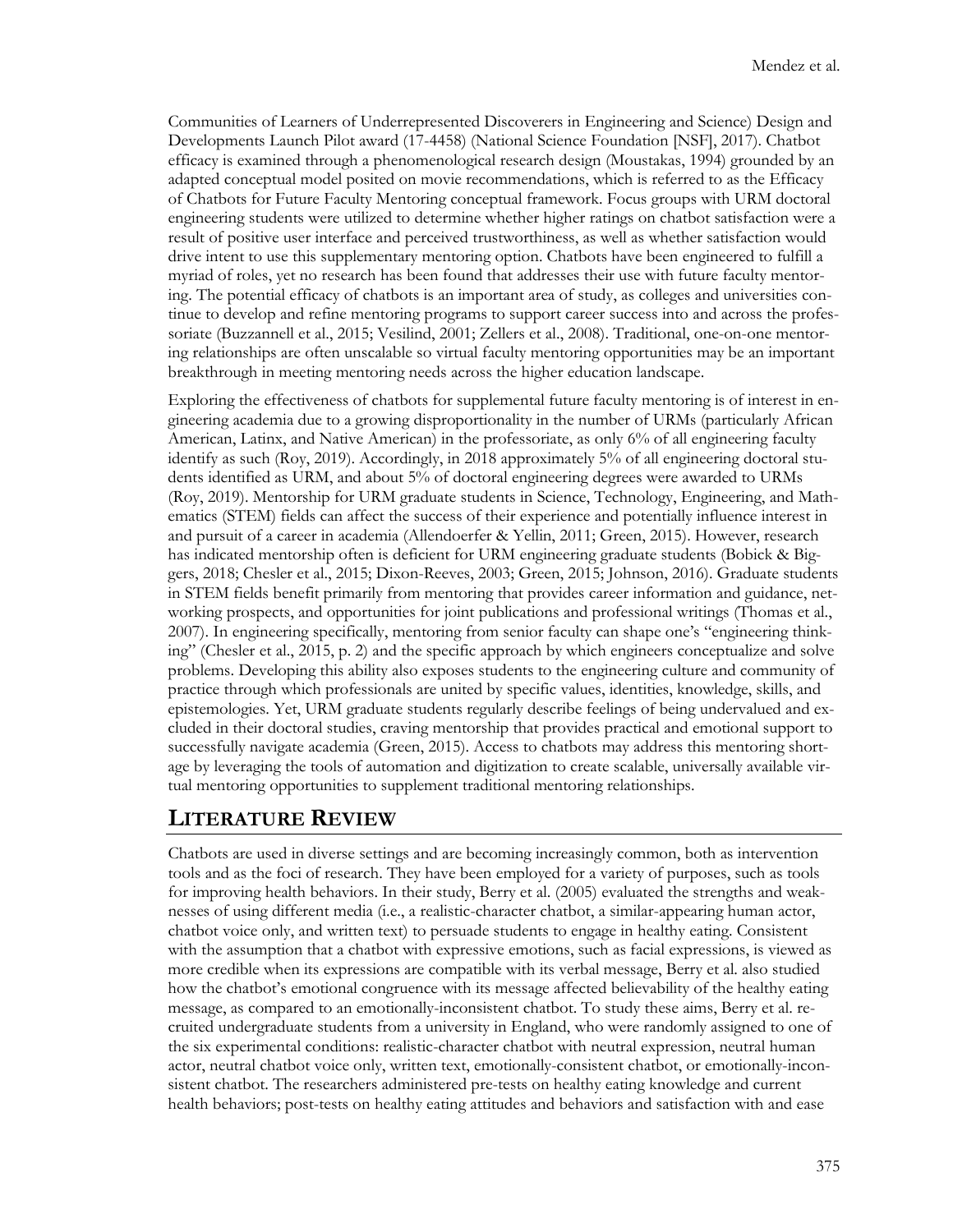of understanding of the message; ratings of persuasiveness, trustworthiness, and helpfulness, among other variables; and a memory assessment of the message for health eating.

Berry et al.'s (2005) results demonstrated better ratings of the healthy eating message when it contained a face (either the chatbot or human actor) relative to voice and text only messages. Although the researchers offer no speculation about this finding, it suggests a benefit of presenting informational messages in a way that increases feelings of relatability between the chatbot and user. Further, relative to other media, the chatbot was rated as significantly more likeable and helpful, although message memory was worst with the neutral expression chatbot. Subsequent analyses, however, showed that participants had significantly better message memory when delivered by the emotionallyconsistent chatbot compared to the neutral and emotionally-inconsistent chatbots. As it is technologically challenging and more expensive to create chatbots with human-like emotional expressions, this finding suggests an advantage in investing resources to design anthropomorphic chatbots that display faces that are emotionally-consistent with the message content in order to bolster trust (Berry et al., 2005). Despite the positive results from this study, a main limitation is that participants did not interact with the chatbot—rather, it presented a singular message about healthy eating. The researchers acknowledge this limitation and note that the ability to interact with a chatbot may enhance the user experience.

Whereas Berry et al.'s (2005) investigation involved one session between a chatbot and user, Bickmore et al. (2005) conducted a longitudinal study with a chatbot designed to increase physical activity, such as walking, among older adults. Brief interactions with chatbots can be enjoyable and engender trust (Berry et al., 2005), yet it is unknown if this effect dissipates with time. Thus, Bickmore et al.'s study was designed to encourage the development of social-emotional relationships between the chatbot and users through multiple interactions over a 2-month period. Twenty-one older adults were recruited from the Boston Medical Center and randomly assigned to the chatbot condition or standard-care control condition, in which participants received take-home materials about physical activity. All participants completed measures on well-being, loneliness, and health at the start and end of the study. They also logged their daily steps via a pedometer. Chatbot participants completed a semi-structured interview and additional questions at the end of the study regarding chatbot satisfaction, trustworthiness, and friendliness, among other variables.

Bickmore et al.'s (2005) results showed no significant difference between groups on the measure of well-being; however, the chatbot users reported significant reductions in loneliness at the end of the study, hypothesized to be a result of increased socializing from the increased physical activity they experienced. Physical activity, as measured by daily steps, significantly increased over time for the chatbot participants, but not the control group—consistent with the researchers' expectations. Overall, participants in the chatbot condition reported highly positive experiences, indicating they were satisfied with, enjoyed, and trusted the chatbot. Interestingly, a theme emerged from the interviews in which chatbot participants reported feeling initially awkward interacting with the chatbot, but then became more comfortable interacting with it to the point where some participants felt reciprocal care between themselves and the chatbot. Further, participants indicated feeling more motivated to walk as a result of the social bond they formed with the chatbot (Bickmore et al., 2005). The results of this research demonstrate that social-emotional bonds can form between users and chatbots over an extended period of time and that these relationships can be leveraged to motivate healthy behaviors among users. With respect to virtual mentoring relationships, these results show promise for chatbot mentorship and highlight the need for extended use between chatbots and users to develop a meaningful relationship.

In addition to using chatbots to improve healthy eating and physical activity, researchers have employed digital agents for academic advising. de Carolis et al. (2006) developed a chatbot for undergraduate students in order to address barriers related to in-person advisor access, consistency, and student timidity. In response to student questions, the chatbot offered personalized suggestions regarding courses, increasing participation in educational decisions, choosing research topics, and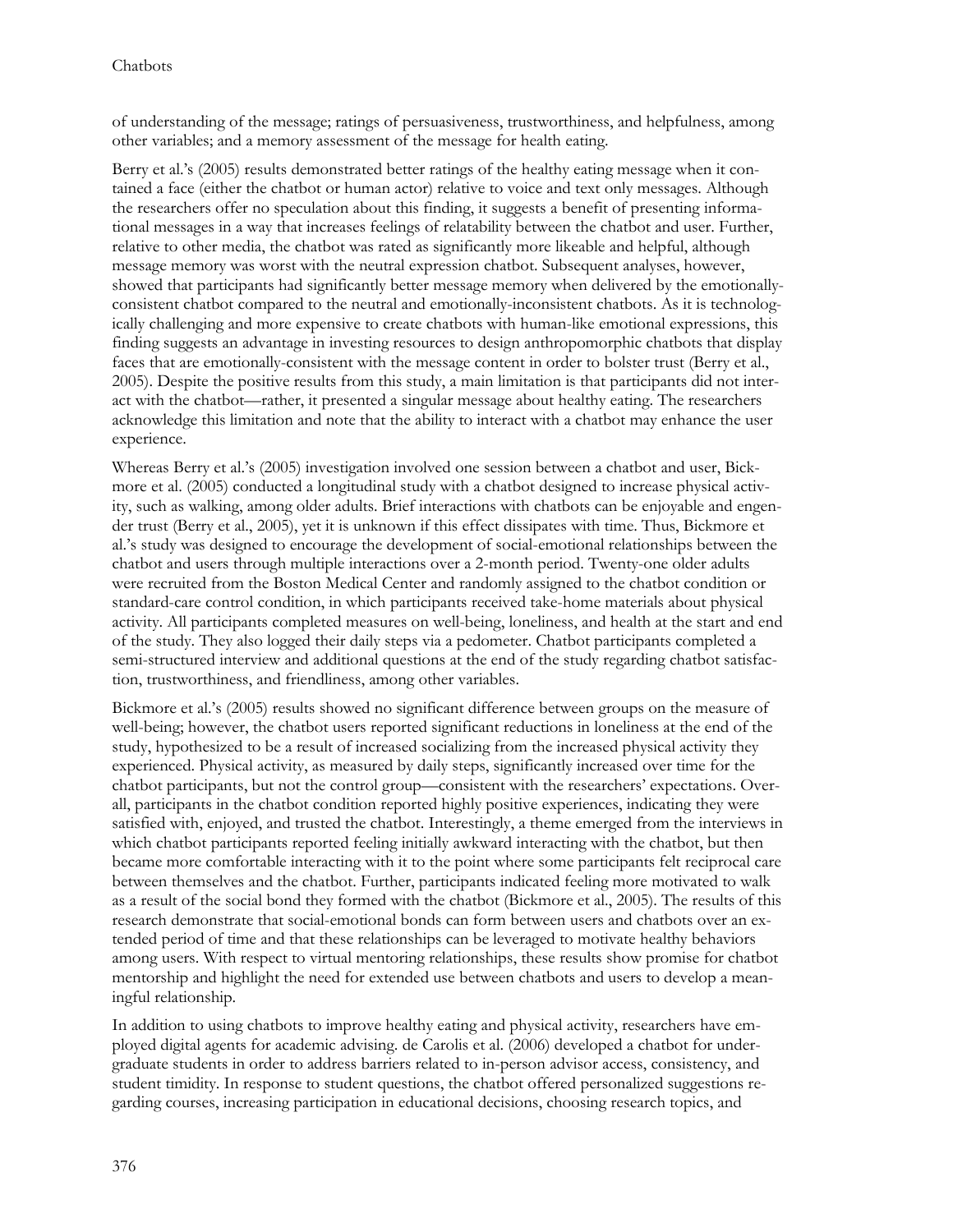student life in general. Twenty students were recruited from an Italian university, half of whom used the chatbot and half of whom were instructed to refer to the department website when planning their upcoming academic year. At the conclusion of the study, participants rated the chatbot or website on dimensions of trustworthiness, ease of understanding, likeability, and satisfaction. Results showed that participants rated the website as significantly more trustworthy and easier to understand than the chatbot; however, the chatbot was significantly more likeable and satisfying to interact with. The researchers speculate the chatbot was not rated as more trustworthy or reliable because the students only interacted with it for a short period of time; indeed, others have demonstrated the critical importance of time needed to develop relationships between chatbots and users (Bickmore et al., 2005). Nevertheless, these results demonstrate the utility of using chatbots in academic settings and the preference students have for interacting with a chatbot, in terms of likeability and satisfaction (de Carolis et al., 2006). Moreover, these results offer promise for virtual mentorship via chatbots to address barriers to traditional in-person advice.

Gradually, chatbots have been the topic of investigation for their ability to offer different kinds of guidance. Inspired by the need to offer a resource to students who lack access to a campus pastor, Gosha et al. (2014) developed a chatbot to serve as a spiritual advisor that could provide undergraduate students with an interface in which to discuss questions about their spirituality and spiritual development. In total, 40 students from a historically Black college participated in the study, all of whom interacted with a female chatbot. A majority of participants rated the chatbot as at least somewhat helpful (80%) and its responses satisfying (88%). However, only one-third of participants reported they would use the chatbot again in its current development. Participants noted enjoying the chatbot's concise responses to questions but disliked the lack of availability of other advisors and the chatbot's "robotic voice" (Gosha et al., 2014, p. 127). As this was a pilot study, the researchers provided multiple ways to improve upon the chatbot—such as creating a male chatbot and chatbots with different religious orientations. This suggests tailoring chatbots to the individual user may enhance user experience and maximize the benefit conferred by digitizing this type of advisement.

In a study focused on chatbot mentorship, Gosha (2013) developed a chatbot to mentor undergraduate African American computer science students to address mentoring gaps and provide guidance on graduate school decision-making. The chatbot responses were drawn from interviews with STEM computer science professionals, and participants were randomly assigned to a condition in which they interacted once with a chatbot mentor or a human mentor. Gosha's results revealed the human mentor was more effective in helping participants learn about graduate school and the human mentor felt significantly more supportive than the chatbot. However, participants still rated the chatbot favorably, indicating it appeared competent, had integrity, and provided encouragement. Subsequent interviews with chatbot participants revealed students were interested in supplemental chatbot mentoring, especially as a way to learn about terminology, ask questions they did not know to ask human mentors, and receive non-biased answers to questions about graduate school. Moreover, the researcher noted the chatbot was effective for users of different knowledge levels, ranging from those with little prior knowledge about graduate school to those with extensive exposure.

To evaluate the utility of chatbots in assessing URM student interest in pursuing a career in STEM, Gosha et al. (2018) conducted a study with African American high school students, who listened to a chatbot speak about computer science careers. Afterwards, participants completed a survey about their experience and rated their perceptions of computing careers. Results showed approximately half of the students rated the chatbot as useful and were confident in their ability to work in computer science, and most reported they were somewhat likely to use a chatbot in the future to learn about careers in computing or, more likely, in other fields. Interviews with teachers revealed the students received little exposure to computing careers in their curriculum. Consequently, chatbots were found to be a useful means of addressing gaps in student knowledge about career options in computing and encouraging computing degree pursuits in post-secondary education.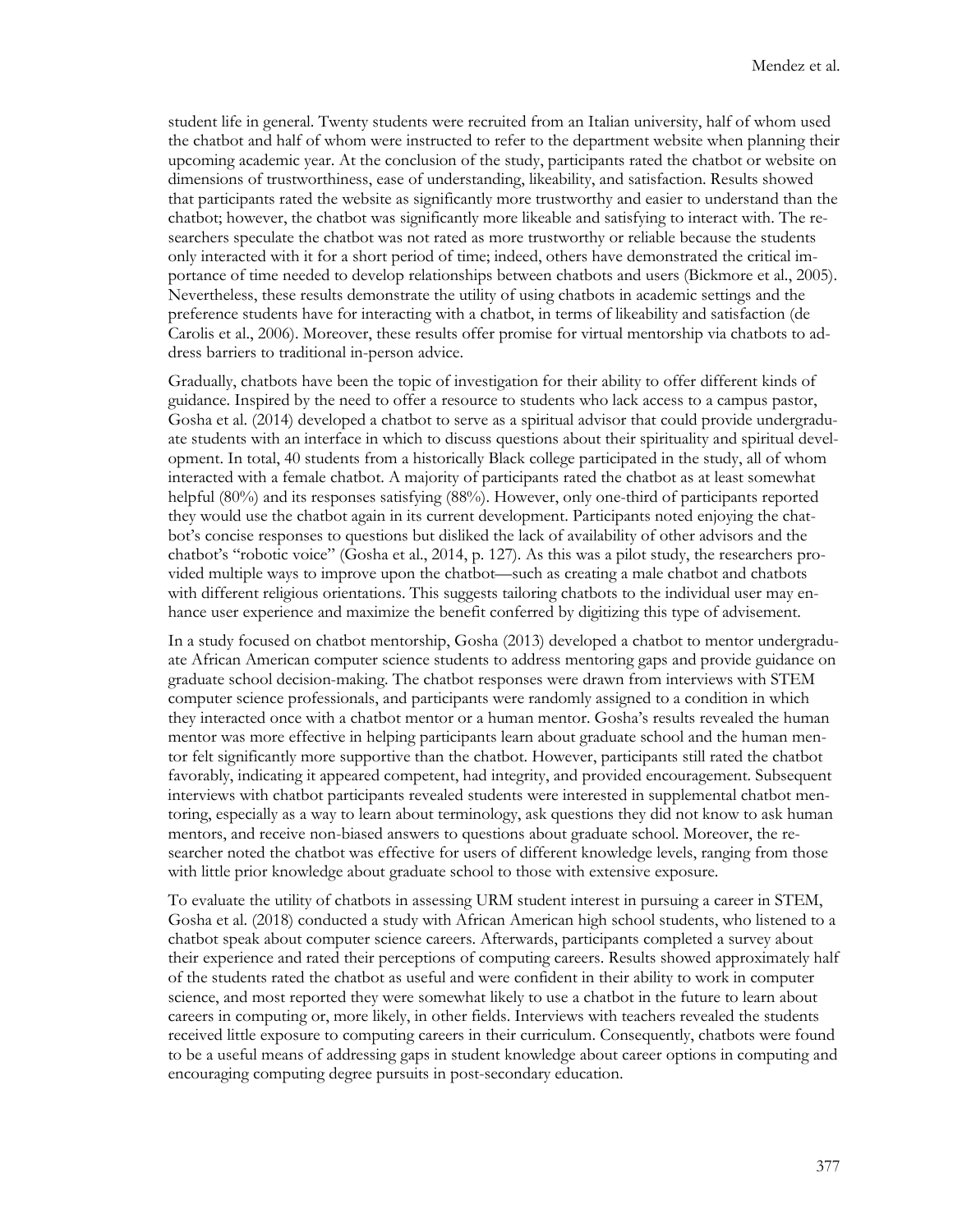Critical to chatbot relationship success is the ability to enhance user interactions through the creation of a trusting and useful emotional-relational bond (Beale & Creed, 2009; Berry et al., 2005; Bickmore et al., 2005; de Carolis et al., 2006; Lee & Choi, 2017). When users perceive a chatbot to be emotionally relatable, interactions improve, learning is enhanced, more positive attitudes are inspired, and behavioral changes occur (Berry et al., 2005; Bickmore et al., 2005; de Carolis et al., 2006; Gosha, 2013; Gosha et al., 2014, 2018). As noted by Berry et al. (2005), developing an emotionally-consistent chatbot is vital because it likely will be sharing sensitive content with users. Thus, in order for mentees to find a chatbot useful and to feel satisfied with its interface, they must develop trust in its effectiveness as a virtual mentor, which also requires ample time with it (Bickmore et al., 2005). Despite the findings that human mentors are better at forming social-emotional bonds and conveying support and trustworthiness, chatbots have been rated highly across multiple research trials, fare just as well on dimensions of competence, and may even confer certain benefits over human mentors—such as easier accessibility and providing non-judgmental, non-biased responses (de Carolis et al., 2006; Gosha, 2013). Examining the relationship between chatbots and other modalities of communication, such as human interaction, is imperative to study chatbot effectiveness and to draw conclusions about its utility (Nass et al., 2000). Yet, measuring its overall effectiveness may be difficult, as previous studies have utilized different methodologies and measured various emotions and reactions of users (Beale & Creed, 2009; Berry et al., 2005).

Chatbots are helping fill a critical need for support services, ranging from health promotion to spiritual and educational advisement. The results of this body of research highlight the promise of using chatbots to supplement the traditional, human mentoring of URM doctoral engineering students who may benefit from virtual mentorship. However, no research has been found that addresses the use of chatbots for supplemental future faculty mentoring for doctoral students. Mentorship of URM STEM students can significantly impact students' educational success and career trajectories, yet many students lack sufficient mentoring (Allendoerfer & Yellin, 2011; Bobick & Biggers, 2018; Chesler Ruis et al., 2015; Dixon-Reeves, 2003; Green, 2015; Johnson, 2016). Reducing this gap in the literature is imperative to meeting student needs, as successful mentoring provides students with insights on career information and guidance, such as identifying the proper balance of teaching, research, and service; understanding how academia can be complicated by race/ethnicity and gender; networking and publication prospects; and development of the personal qualities that lead to success in the engineering professoriate (Thomas et al., 2007). Clearly, a supplemental means of providing mentorship must be identified to support URM student success.

## **CONCEPTUAL FRAMEWORK**

No theoretical or conceptual frameworks exist relative to chatbots designed for future faculty mentoring; therefore, an adaption and implementation of the conceptual model posited by Lee and Choi (2017) was utilized for this study—which is referred to as the Efficacy of Chatbots for Future Faculty Mentoring conceptual framework (see Figure 1). Frameworks build upon a foundation of established knowledge, offer logical explanations for the relationships observed, and reveal new understandings about a phenomenon (Anfara & Mertz, 2014; Babbie, 2015). In their research on a chatbot that provided movie recommendations, Lee and Choi (2017) discovered those who found the chatbot to be enjoyable, trustworthy, and useful were more likely to feel satisfied and continued to rely on it. The current study intends to demonstrate whether supplemental future faculty mentoring can be accomplished through chatbots and if higher ratings of satisfaction are a result of positive user interface and perceived trustworthiness, which would drive the intent to use it.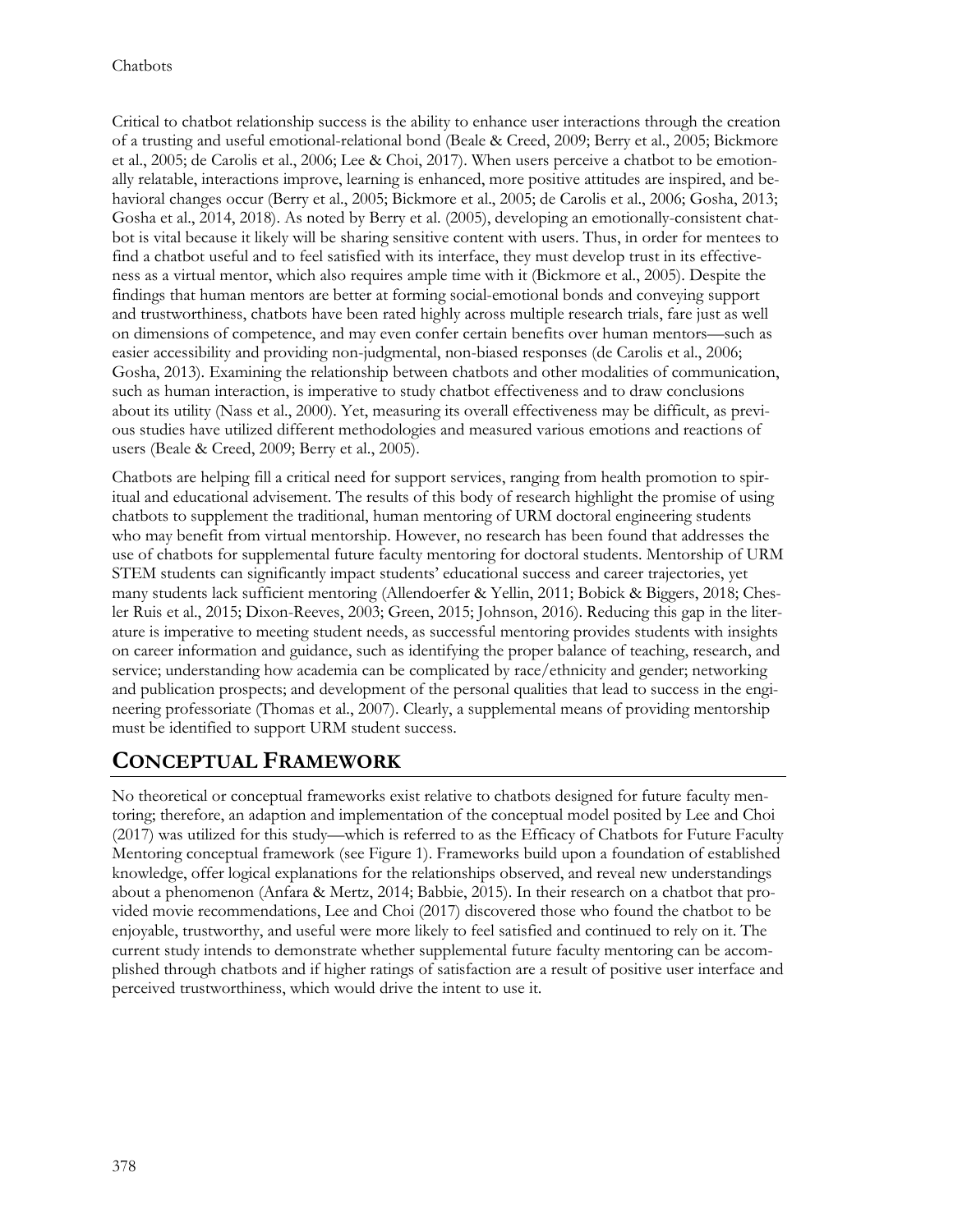

**Figure 1. Conceptual Framework for the Efficacy of Chatbots for Future Faculty Mentoring**

### **METHODOLOGY**

### RESEARCH DESIGN

A phenomenological research design (Moustakas, 1994) was utilized to explore the efficacy of chatbots for supplemental future faculty mentoring through focus groups grounded by the Efficacy of Chatbots for Future Faculty Mentoring conceptual framework. According to Creswell and Poth (2017), phenomenological designs allow researchers to capture *what* individuals have experienced and *how* they experienced it by collecting narratives and stories around particular, concrete interactions and events. Thus, phenomenology attempts to study a research participant's "lived experience" (van Manen, 2014, p. 39) with a particular phenomenon and to develop a sense of what any one experience with a phenomenon was like for the individual who underwent it. The goal of this method is to provide transferability of findings, specifically the potential to transfer the specific findings beyond the bounds of the study to individuals in similar situations (Moustakas, 1994). The use of focus groups with URM doctoral engineering students allowed for multiple perspectives on the efficacy of the chatbots. The research questions were as follows:

- 1. Can supplemental future faculty mentoring be accomplished through chatbots?
- 2. What are the ways in which users are satisfied with interacting with chatbots for mentoring?
- 3. What are the ways in which users intend to use a mentoring chatbot in the future?

A flowchart of the research design is provided in Figure 2 with details of each step explained in subsequent sections.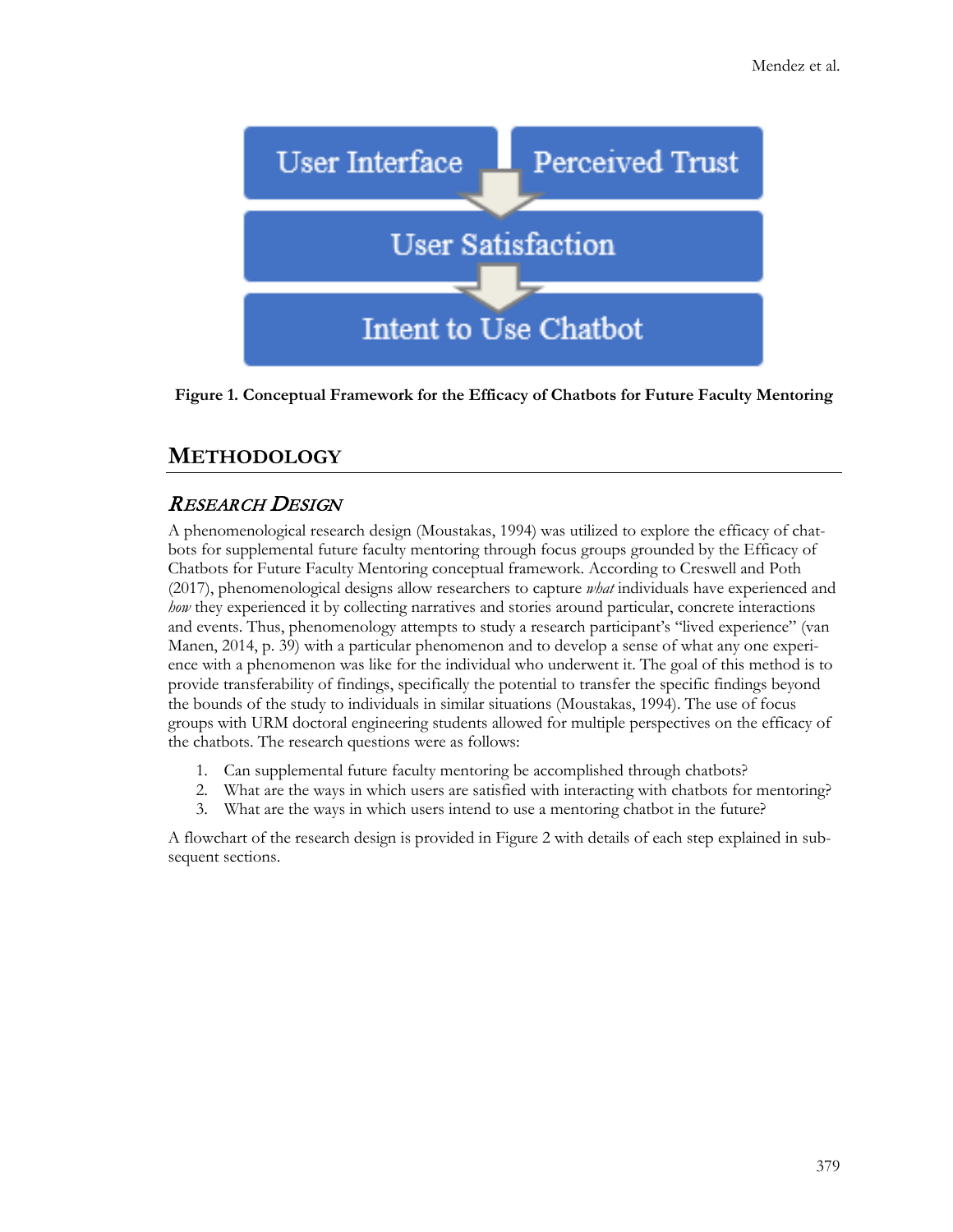

#### CHATBOT DESIGN

The future faculty mentoring chatbots were populated by seven emeriti faculty members selected because of their renowned stature in the field, collective expertise, and continued engagement in academia during retirement. Most maintained sponsored research activities and research labs, some taught undergraduate and graduate engineering courses, and one held an administrative assignment in his Provost's Office. All participants were White, male, and retired from the same doctoral-granting university with very high research activity representing various engineering disciplines such as aerospace, biomedical, chemical, industrial systems, and mechanical. All the emeriti faculty had participated in the Increasing Minority Presence within Academia through Continuous Training (IMPACT) mentoring program, which paired emeriti and URM early- and mid-career engineering faculty for career mentorship. The IMPACT program was sponsored by a NSF Office for Broadening Participation in Engineering award (15-42728 and 15-42524) (NSF, 2015). The development and research of chatbots was sponsored by a NSF INCLUDES Design and Developments Launch Pilot award (17- 4458) (NSF, 2017).

The chatbots' responses were drawn from one-on-one interviews with the emeriti faculty; the most representative and concise responses were utilized for content. The chatbots were built in Dialogflow, a chatbot technology framework, and transferred to various interfaces (e.g., Twitter, Google Assistant, text message). The chatbots share the perspectives and insights of the emeriti faculty on the proper balance of teaching, research, and service; what makes for a successful mentoring relationship; and the personal qualities that can lead to success in the engineering professoriate. Refer to Figure 3 for Twitter and text message examples of the chatbots responses. Specifically, the chatbots responded to the following questions:

- 1. In engineering, is there a proper balance of teaching, research, and service?
- 2. Is the balance of teaching, research, and service complicated by race/ethnicity or gender?
- 3. What components are needed in a successful mentoring relationship?
- 4. Are there personal qualities an individual should possess to be successful in an academic career?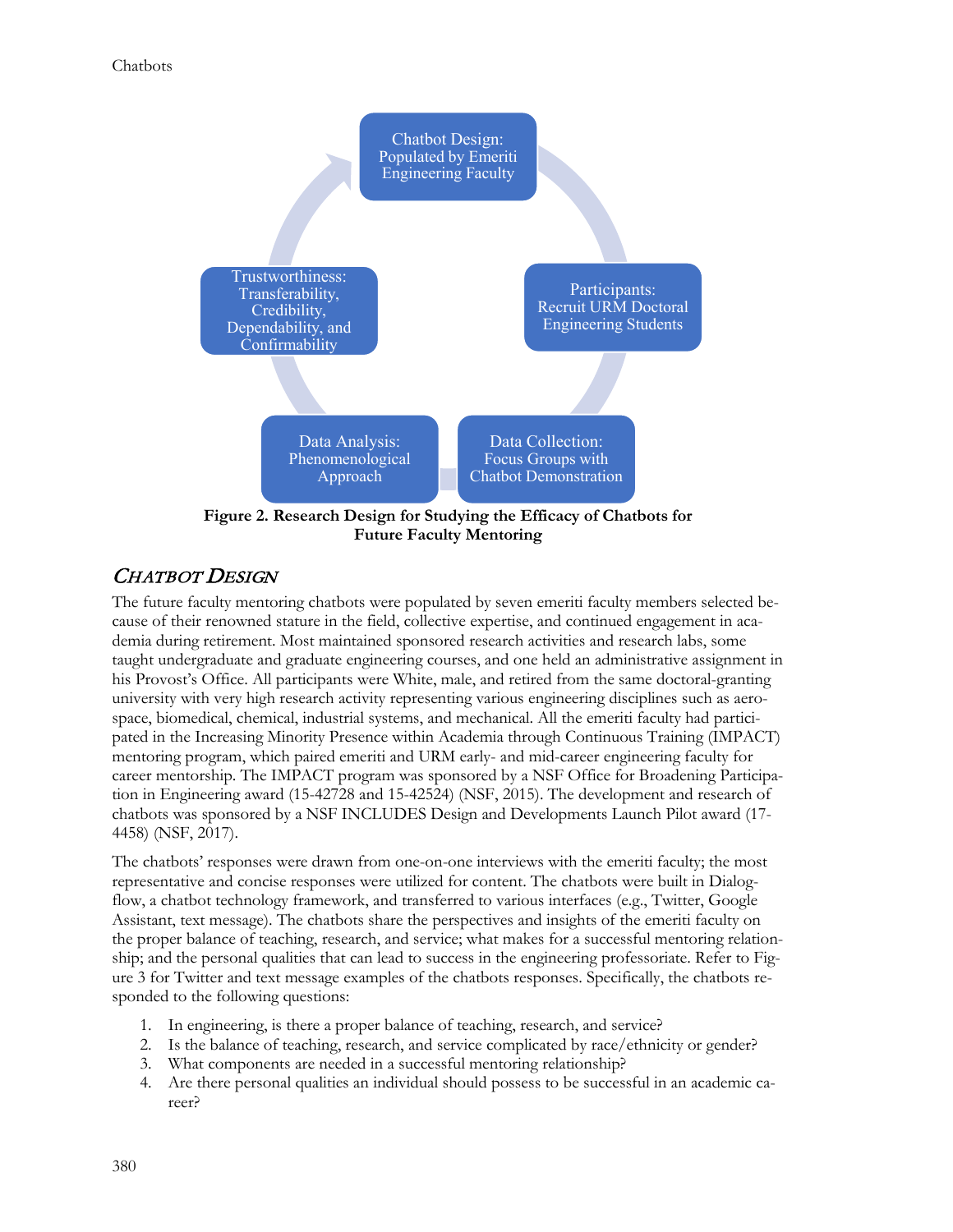5. Are there personal qualities that inhibit individuals from being successful in an academic career?



**Figure 3. Twitter and Text Message Chatbot Examples**

#### **PARTICIPANTS**

Upon obtaining Institutional Review Board approval, URM doctoral engineering students at Georgia Institute of Technology and Emory University were contacted to participate in a focus group on the potential efficacy of utilizing chatbots for supplemental future faculty mentoring. Two focus groups, each comprised of five URM doctoral engineering students, were conducted. Seven of the participants were female, all identified as a racial or ethnic minority, and the age of participants ranged from 24 to 33. The variation among participants is displayed in Table 1. Each student was given a \$100 Mastercard gift card for participating in a focus group.

| Participant<br>Number | Gender | Race/Ethnicity    | Age | <b>Engineering Discipline</b> |
|-----------------------|--------|-------------------|-----|-------------------------------|
|                       | Female | Cuban and Black   | 33  | Industrial                    |
| 2                     | Female | Hispanic          | 28  | Interactive Computing         |
| 3                     | Female | Hispanic          | 27  | Biomedical                    |
| $\overline{4}$        | Female | Hispanic          | 26  | Biomedical                    |
| 5                     | Female | African American  | 25  | Electrical and Computer       |
| 6                     | Female | Jamaican American | 25  | Biomedical                    |

**Table 1. URM Engineering Doctoral Student Focus Group Participants**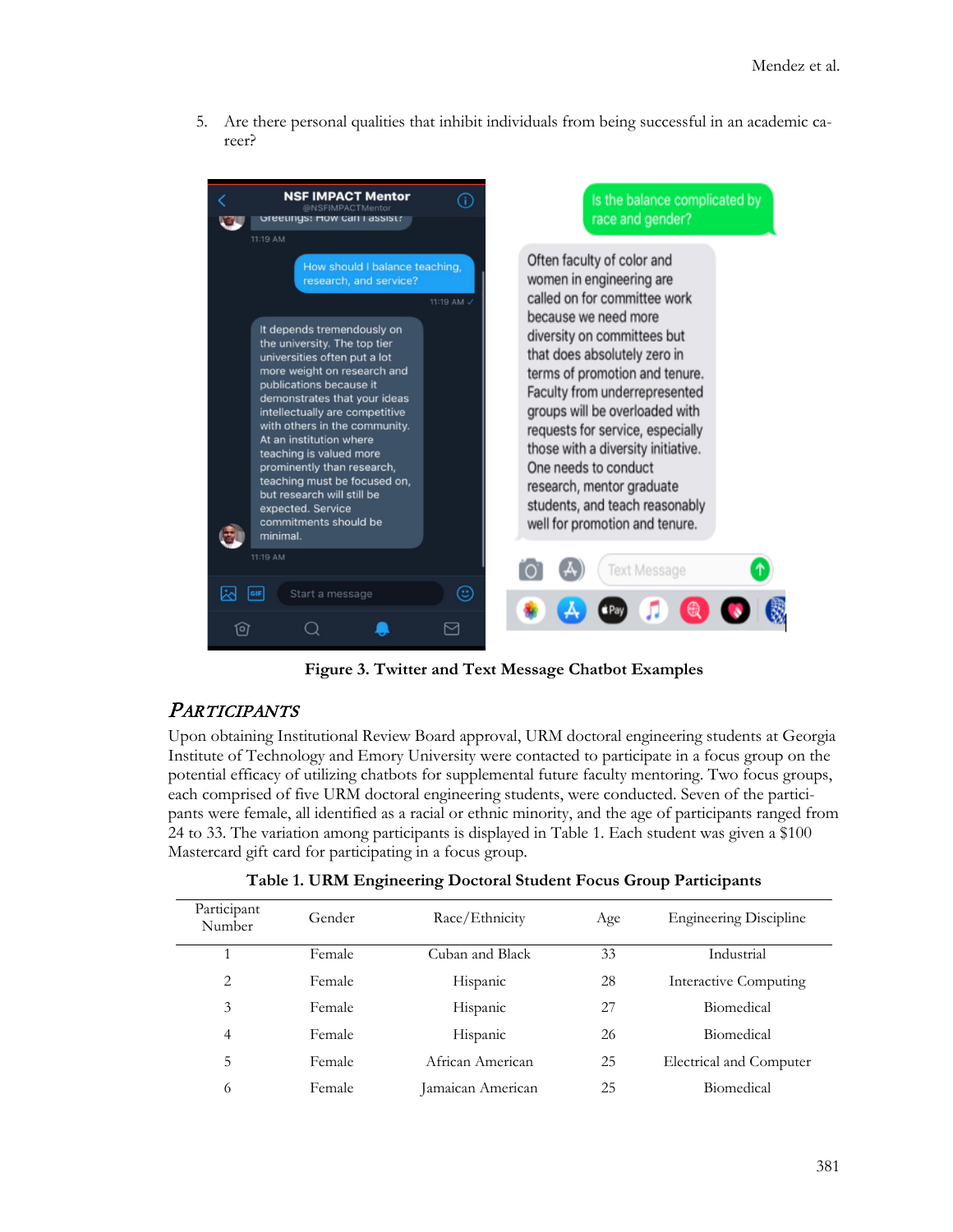| Participant<br>Number | Gender | Race/Ethnicity       | Age | <b>Engineering Discipline</b> |
|-----------------------|--------|----------------------|-----|-------------------------------|
| ⇁                     | Female | African American     | 24  | Chemical                      |
| 8                     | Male   | White and Hispanic   | 26  | Mechanical                    |
| Q                     | Male   | African American     | 24  | Aerospace                     |
| 10                    | Male   | Mexican and Filipino | 24  | <b>Biomedical</b>             |

### DATA COLLECTION

At the start of each focus group, participants were provided with consent forms detailing the purpose of the study and the focus group procedures, along with a demographic sheet to complete. The focus group began by participants viewing a series of chatbots developed in text message form, Twitter, and Google Assistant to become familiar with the technology and the chatbot content. The focus group protocol was developed from the Efficacy of Chatbots for Future Faculty Mentoring conceptual framework to address the study's research questions. For example, queries were posed on whether individuals were satisfied with the chatbot advice, felt they could trust the information provided, and would recommend it to others. Adherence to the protocol ensured questions were carefully worded and asked in a specific order, probing questions provided opportunities to seek clarification and meaning (Creswell & Poth, 2017). The focus groups averaged 90 minutes in length, were digitally recorded, and were conducted with the same facilitator to ensure data were gathered in a systematic manner (Creswell & Poth, 2017). Upon completion of each focus group, all recordings were transcribed by a third-party transcription service. Once completed, the transcripts were reviewed and cleaned for any errors, and all recordings were permanently deleted.

### DATA ANALYSIS

The four-stage process of phenomenological data analysis of the focus group transcriptions as outlined by Moustakas (1994) was followed to ensure coding credibility and dependability: epoché, horizontalization, imaginative variation, and synthesis. Phenomenology is used to discover patterns in the data and to develop a rich description of the essence of the phenomenon under study—in this case, the potential efficacy of utilizing chatbots for supplemental future faculty mentoring. In the first stage prior to the focus groups, the researchers engaged in the process of epoché in which experiences, beliefs, values, and assumptions about the phenomenon were bracketed out individually and collectively to allow the data collection and analysis process to be conducted with as little researcher bias and preconceptions as possible (Moustakas, 1994). The researchers are employed at higher education institutions and hold professorship, graduate research assistant, and/or administrative positions on their respective campuses. Each are committed to diversifying the professoriate and have engaged in such efforts through research lines and service endeavors that have advocated for policies and practices aimed at increasing the representation and success of URM faculty within their fields of study. All participated in formal and informal mentoring programs and believe these relationships played an integral role in their careers. Following the advice of Giorgi (2006), bracketing occurred through all phases of data collection and analysis rather than as a one-time occurrence in order to mitigate researcher bias through analytical memoing in which thoughts, ideas, and initial emerging patterns were noted.

In the second stage, inductive, open coding of significant statements was conducted by horizontalization in which transcripts were read with equal value (Moustakas, 1994). The statements were reduced to those that were non-repetitive and parsimonious and then clustered into initial patterns by combining like significant statements using in vivo codes—the participants' own words. The initial patterns represented the ways in which the focus group participants articulated their initial impressions of the chatbots and their potential use in supplementary future faculty mentoring. The Efficacy of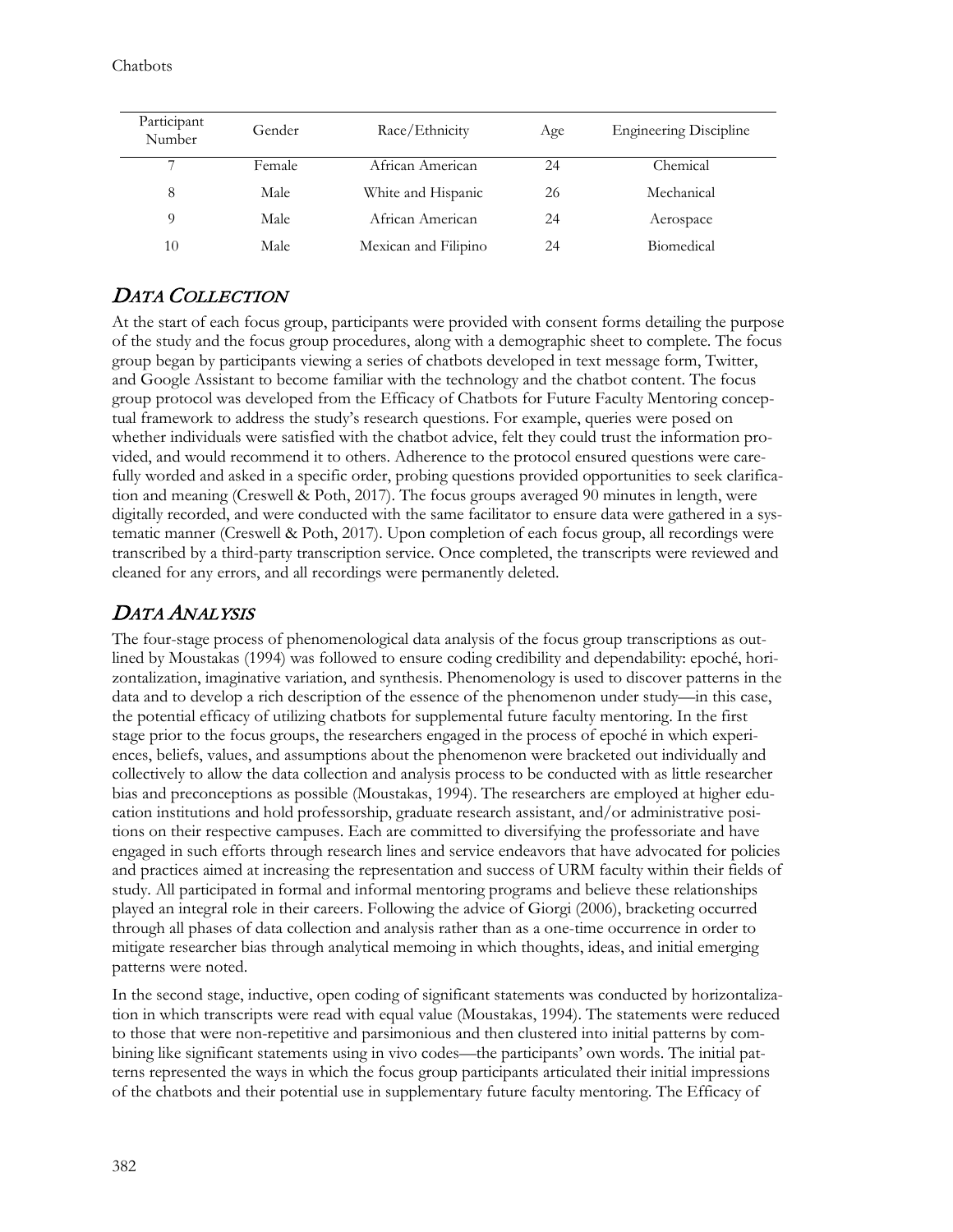Chatbots for Future Faculty Mentoring conceptual framework was used as a deductive lens with which to consider a variety of meanings that informed the initial inductive patterns. The inductive and deductive patterns were synthesized to provide unique textural descriptions for each participant and then amalgamated to create a universal textural description of the phenomenon (Moustakas, 1994).

In the third stage through the process of imaginative variation, the underlying structure of the phenomenon was explicated by addressing the contextual factors and conditions that determined the participants' perceived efficacy of the chatbots for mentoring (Moustakas, 1994). Specifically, the participants' impression of the user interface, trustworthiness of the responses, overall satisfaction of the chatbots, and their intent to use the chatbots in the future were explored. This process is considered an analytical, mental experiment where varying perspectives can be examined (Moustakas, 1994). As with the textural descriptions, individual structural descriptions were first developed and then synthesized to create a composite structural description that attempted to elucidate the meaning underlying the phenomenon.

In the final and fourth stage, the textural and structural descriptions of the phenomenon were synthesized to develop the essence of the phenomenon (Moustakas, 1994). The essence is not to be considered comprehensive or exhaustive since participants' perceptions are situated within their unique contexts and circumstances and by their particular vantage point. At this stage, three invariant qualities/themes emerged: (1) unmet mentoring needs of URM doctoral engineering students, (2) overall satisfaction with chatbots, and (3) intent to use chatbots is mixed. These themes factored into the essence of the phenomenon which held that, while URM doctoral engineering students have ample unmet mentoring needs and overall are satisfied with the user interface and trustworthiness of the chatbots, their intent to use them is mixed due to a lack of personalization in this type of supplemental mentoring relationship.

#### **Trustworthiness**

Multiple verification strategies ensured the findings were trustworthy (Lincoln & Guba, 1985). To ensure transferability, thick, rich descriptions were employed by utilizing direct quotes from the URM engineering doctoral student participants in the findings (Patton, 2015). Credibility was attained through triangulation of the focus groups when unique textural and structural descriptions were synthesized into universal descriptions in the phenomenological data anaysis process (Moustakas, 1994; Patton, 2015). Dependability was addressed by evaluating the manner in which the invariant qualities/themes and essence of the phenomenon represented the whole of the focus group transcripts (Moustakas, 1994). Additionally, engaging in the epoché process through bracketing during data collection and analysis bolstered the dependability of the findings. Researchers ensured confirmability by validating themes in the early and late stages of the data analysis process (Miles et al., 2013) and by culminating the data analysis process with developing the essence of the phenomenon (Moustakas, 1994). Dependability and confirmability also were accomplished by involving multiple researchers in evaluating and providing feedback in the data analysis process, which enabled the comparison of several feedback loops. Application of these verification methods were employed to mediate the limitations of this study (Lincoln & Guba, 1985; Miles et al., 2013).

### **FINDINGS**

Following Moustakas' (1994) phenomenological data analysis process of epoché, horizontalization, imaginative variation, and synthesis, three invariant qualities/themes emerged. These invariant qualities/themes factored into the essence of the phenomenon: while URM doctoral engineering students have ample unmet mentoring needs and overall are satisfied with the user interface and trustworthiness of the chatbots, their intent to use them is mixed due to a lack of personalization in this type of supplemental mentoring relationship. The invariant qualities/themes are explicated below.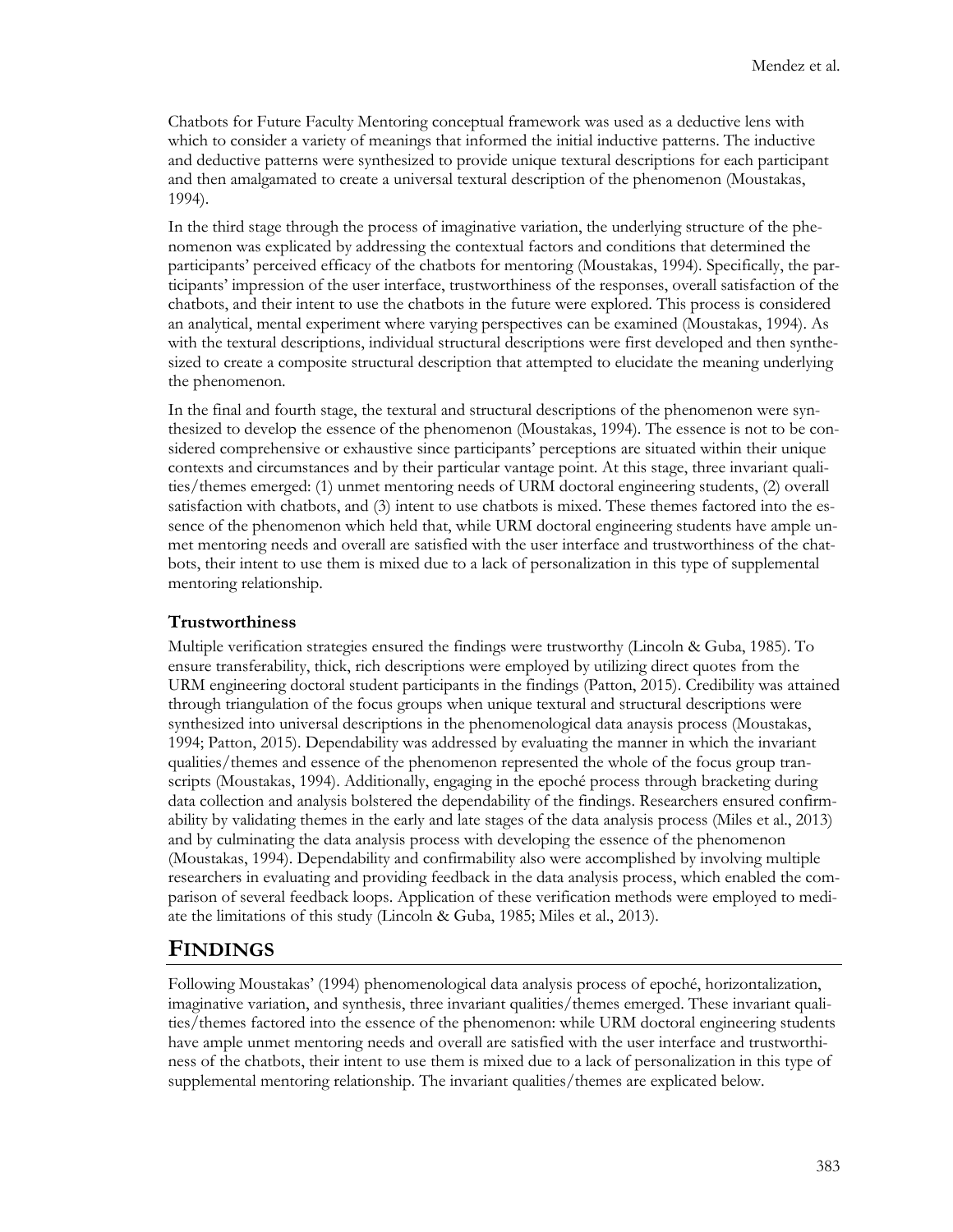## UNMET MENTORING NEEDS OF URM DOCTORAL ENGINEERING **STUDENTS**

The URM engineering doctoral students shared a multitude of mentoring needs, but only some were being met. It appeared their needs hinged on finding a balance between their current work as students and their future work as faculty, as well as understanding the important milestones to be accomplished before graduation. One noted she would benefit from mentoring on the "academic process, how to manage the professional world and academic world . . . producing papers for conferences versus making yourself an asset to a company for an internship . . . balancing that tight line is difficult." All participants indicated they had no formal mentor in academia, although some noted their advisor fulfilled some of their needs. Most described the exceptional and structured mentorship they received during internships. As expressed by one student:

In industry you are an apprentice to some practice and so someone takes you under their wing but in academia, there's this sense of, "Yeah, you'll get mentored but it's more like you'll get aid from the existing body of work."

The hands-on mentoring that was expected and desired by students appeared to fall short of their needs in academia, while their industry partnerships provided the strategic advice and coaching that promoted their technical and personal growth.

Participants also shared they tended to rely on a constellation of mentors who were acquired informally to ensure their mentoring needs were met. Many noted they took the initiative to reach out to faculty who influenced their work and then leveraged those relationships to receive the mentorship they sought. One shared, "So depending on what I need I'll ask different people at different times, sometimes for a specific decision I'll ask for multiple perspectives from several people but not from one person and definitely not in a formalized way." Most students agreed the lack of formal mentoring in academia was disappointing yet understandable, as they believed mentoring should occur "organically" rather than through assignment. One indicated she sought out her mentors for two reasons: "to understand their path and ways to learn from their experiences and to have someone help me through a decision or moment of uncertainty." Another mentioned she would benefit from a mentor being assigned to her because "if you don't know what you need then it's hard to know what to ask." As each participant identified as URM, they found it challenging to locate a mentor who shared similar racial and cultural backgrounds. The women described this need as critical to their personal and professional development, as well as their career trajectory.

#### OVERALL SATISFACTION WITH CHATBOTS

Satisfaction with the chatbots was driven by positive user interface and perceived trust of the emeriti faculty responses as enunciated in the Efficacy of Chatbots for Future Faculty Mentoring conceptual framework. Participants shared that the interfaces of Twitter, text, and Google Assistant ensured easy access and use. While collectively they indicated the response length was appropriate, they also found themselves wanting additional information on what was shared, a few noted a link at the end of the response "for more information" would be valuable, and others added that a story or anecdote would be desirable. Two students mentioned the importance of ensuring the chatbots can meet the needs of those with auditory or visual impairments, or individuals who may have a reading disability, to ensure a broad audience could benefit from this tool. Additionally, a few believed expanding the content to other interfaces would be helpful, such as Slack, a collaboration hub used in academic engineering labs that allows for communication by voice and text, that integrates with various apps and services. One individual inquired whether the chatbots would include a notification system so users could receive information they may not know to ask. She indicated "a notification may be of use or value because they could be providing nuggets of information that you probably would not have thought of, like tips for academic job searching." Another stated the addition of a networking feature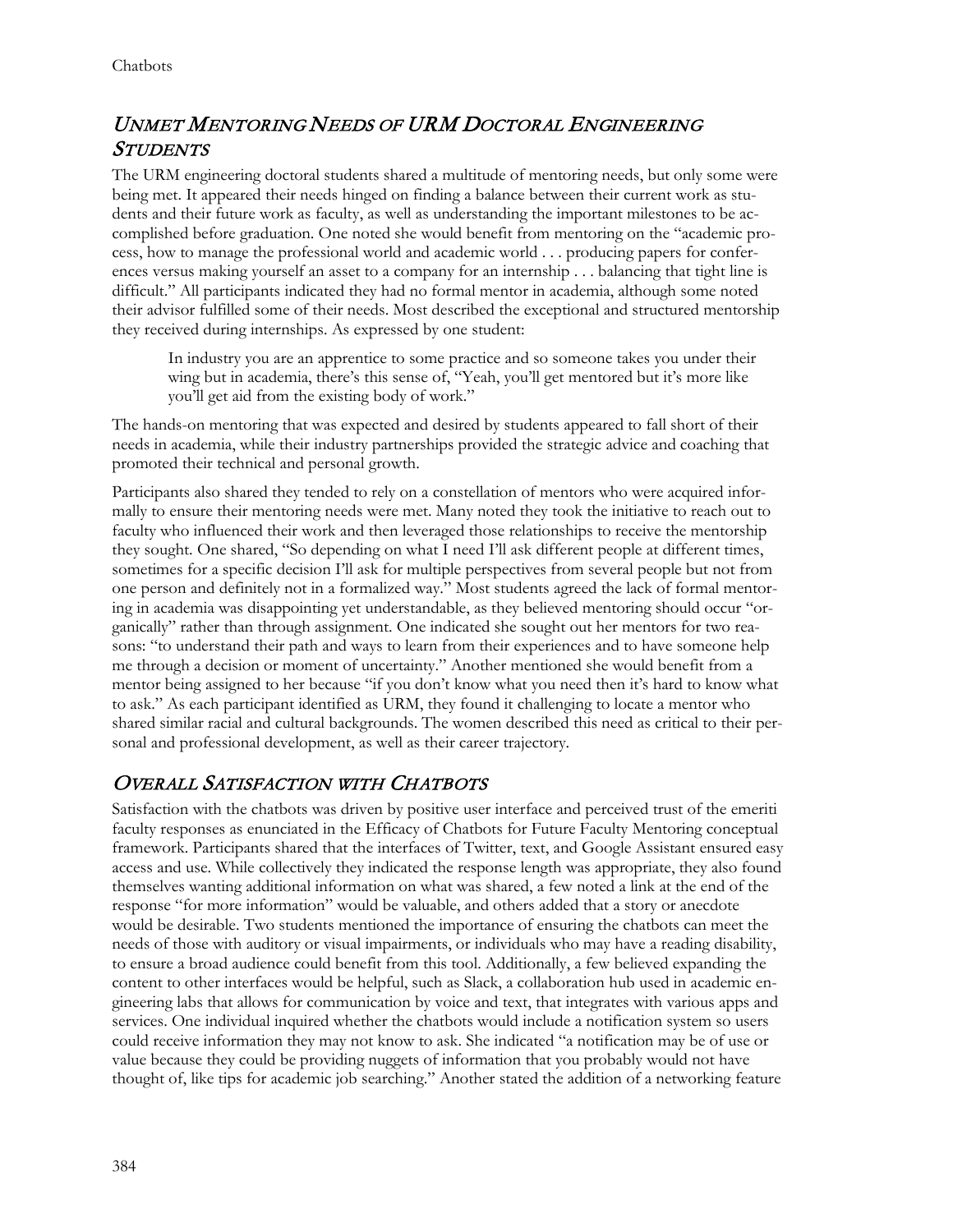would be useful, as she expressed a desire for the chatbots to connect individuals with similar technical expertise and/or shared cultural backgrounds.

Participants overwhelmingly believed the emeriti faculty responses were credible and useful. One shared: "The answers from the chatbot are from actual emeriti faculty so people who have gone through the process of success in academia . . . and they are top notch in the field." Another specified she had not considered the idea that women and faculty of color often engage in more service requests than their counterparts, as described in one of the chatbot responses. She noted the knowledge of that "extra demand" was enlightening, and she was unsure where she would have found that information on her own. Two students' immediate reaction to the chatbots demonstration involved questions on the uniqueness of the responses, as they felt this advice could be accessed through a Google search or blog. One individual responded that the "beauty of the chatbot was that the responses were vetted and from emeriti faculty who had wisdom to share rather than needing to filter through endless information that would be found on the internet."

### INTENT TO USE CHATBOTS IS MIXED

While overall the URM doctoral engineering students shared a general satisfaction with the chatbots, they expressed concern on the lack of personalization and relationship building that could occur with the chatbots, which resulted in mixed responses on the intent to use. One participant shared: "What I get from a mentor is the personal connection, personal relationship which helps them identify opportunities that are right for me." Another student followed up on that sentiment: "I don't know that you can develop a relationship with a chatbot that doesn't carry information about you with it . . . it's more of a link to advice." Some questioned the design of the chatbots related to drawing information from several emeriti faculty and suggested a preference for unique chatbots that provided mentoring advice from a particular emeriti faculty member, such as a Native American chemical engineering emeriti faculty member. One noted:

The potential with this type of technology that would benefit me and add value is if it had a lot of data from professors everywhere in the U.S. of all different demographics . . . And if it was used for data-driven purposes like, "Okay 75% of professors who are women, and Hispanic, have stated X." I think that would be super valuable for me because you could not get that kind of advice from one person.

The importance of contextualizing, personalizing, and identifying the mentor from whom the advice came appeared to be a top priority for all students, as well as the ways in which chatbots could be leveraged to create human connections and networking opportunities.

Participants also saw tremendous value for certain doctoral students having access to this supplementary mentoring tool, mainly those who receive no mentoring or insufficient mentoring, and individuals too shy to ask questions. They shared that students at times are fearful of asking questions that may make them appear naïve to a mentor or advisor, so the anonymity of asking questions of a chatbot was attractive. One said she would recommend chatbots to "people who struggle with actually going out and interacting with people and asking questions because a chatbot would benefit them." Participants also shared they would utilize chatbots if searching for timely information or "quick answers," such as finding a faculty job posting site, professional conferences they should attend, or properly citing an industry internship on their curriculum vitae.

Another individual stated chatbots could be beneficial for those who feel isolated, perhaps who are experiencing conflicts with their advisor or fellow graduate students; she viewed chatbots as an opportunity to provide supportive advice for countless graduate students. Multiple participants expressed that beginning doctoral students, versus graduating doctoral students, may benefit more from interacting with chatbots. According to one participant: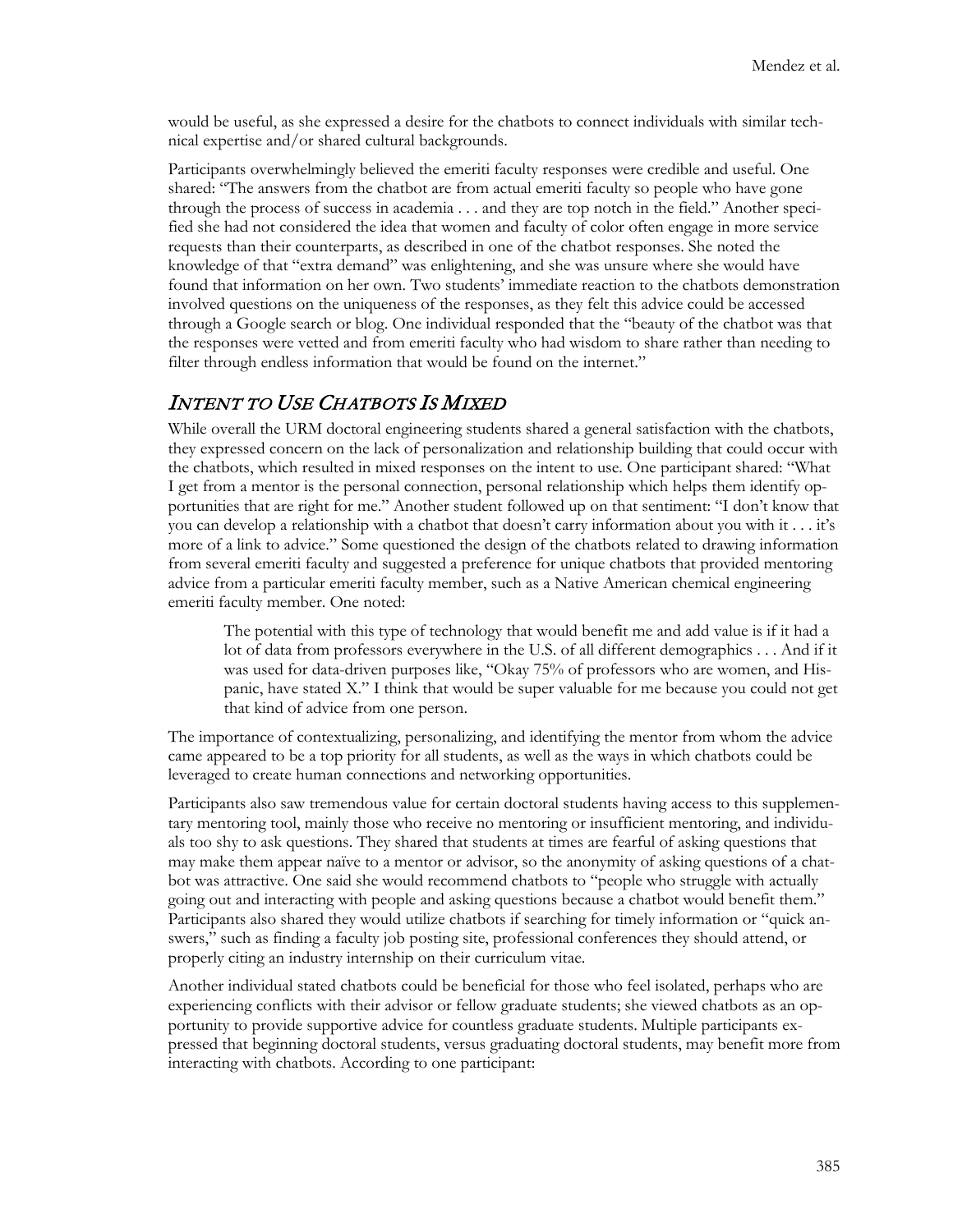I just feel mentoring is so specific, and so much of it is so personal, right? I do think it's super helpful for just kind of general basic questions at the start of a doctoral program, but when you have really specific questions to you as a person, it may be more difficult. So I think that would be more for a first or second year.

Equally, they argued that students further in their doctoral pursuits oftentimes have distinct mentoring needs that require thoughtful, nuanced responses that may be better generated by a human mentor with the capacity to tailor advice to the individual—particularly with questions or advice related to issues of diversity. As one student commented, "I'd probably go find… a person to talk to about [race and diversity] because it's a little sensitive and I want a personal response." Overall, participants perceived the chatbots to have great potential as a supplement to traditional mentoring—especially for students who receive insufficient mentoring, shy students, and those in early developmental stages of their graduate education.

### **DISCUSSION**

The present study utilized a phenomenological research design (Moustakas, 1994) to explore the efficacy of chatbots for supplemental future faculty mentoring through focus groups grounded by the Efficacy of Chatbots for Future Faculty Mentoring conceptual framework. The essence of the phenomenon held that while URM doctoral engineering students have ample unmet mentoring needs and overall were satisfied with the user interface and trustworthiness of the chatbots, their intent to use them was mixed due to the lack of personalization in this type of supplemental mentoring relationship. The research questions guiding the study were:

- 1. Can supplemental future faculty mentoring be accomplished through chatbots?
- 2. What are the ways in which users are satisfied with interacting with chatbots for mentoring?
- 3. What are the ways in which users intend to use a mentoring chatbot in the future?

The participants indicated supplemental faculty mentoring can be accomplished through chatbots as they believed the perspectives and insights provided by the emeriti engineering faculty through the chatbots would aid them in charting their budding careers, particularly for those considering pursuing a career in the professoriate. In unison, the URM doctoral engineering students shared a multitude of their mentoring needs were unmet, particularly with the milestones they should be accomplishing, such as securing a postdoctoral fellowship before entering the faculty job market. Thus, it is clear there is a mentoring gap that must be filled. This can occur through leveraging technology, like with chatbots, which can supplement traditional mentoring relationships. But it is also evident from the student responses that academia must formally incentivize faculty and others with wisdom to share on the academic career cycle to engage in traditional mentoring. The deficiency in mentoring experienced by the URM doctoral engineering students is not novel information as many researchers have found that this specific population finds it difficult to secure mentoring relationships that socialize them into the engineering community of practice where they are offered career guidance, networking prospects, and scholarship opportunities (Bobick & Biggers, 2018; Chesler et al., 2015; Dixon-Reeves, 2003; Green, 2015; Johnson, 2016; Thomas et al., 2007). The participants who described successful mentoring relationships personally sought them out and attributed additional significance to those who shared their interests and goals, as well as those who enhanced their technical, engineering skills. The women, in particular, desired a mentor who possessed a similar cultural background, affording the opportunity to relate on a personal, deeper level, which is an important consideration to bear in mind.

The focus groups revealed multiple ways in which the URM doctoral engineering students were satisfied with interacting with chatbots for mentoring. The conceptual framework for the Efficacy of Chatbots for Future Faculty Mentoring was useful in interpreting the ways in which the students assigned value to the chatbots and the emeriti faculty responses. Their satisfaction with the chatbots was aligned with positive user interface and perceived trust of the content; the myriad of interface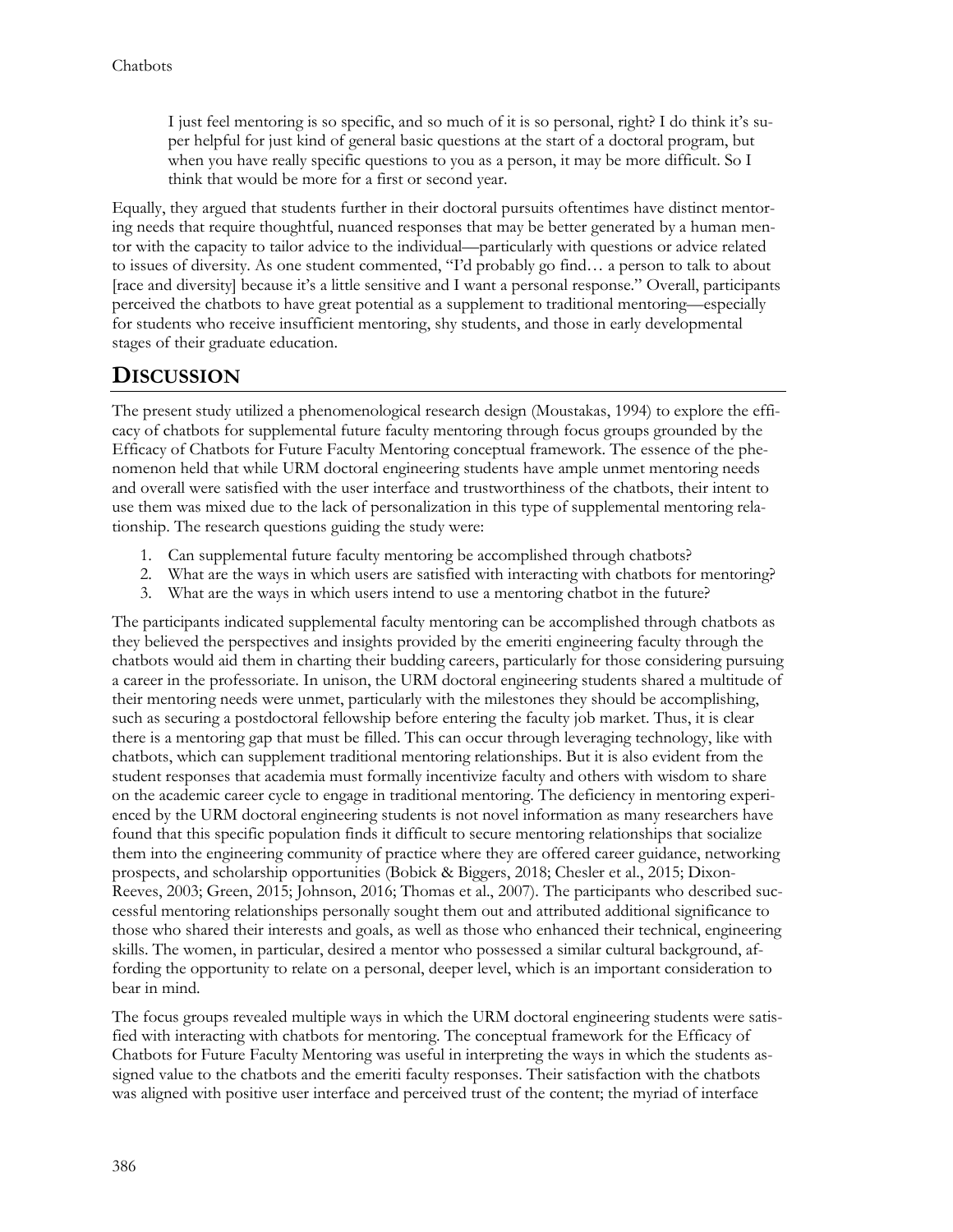tools resulted in ease of use, but a need was noted for chatbots to be accessible to a variety of users, particularly those with disabilities. Participants also believed the emeriti faculty responses were credible and useful, and particularly beneficial for those who lacked mentoring relationships, were too shy to ask questions, or were seeking quick, reliable information consistent with the needs of a beginning doctoral student. These latter findings reflect those of Gosha (2013), who found that students were interested in using chatbots to learn about terminology and concepts and ask questions they did not know to ask a human mentor.

The participants also disclosed factors that affected their intent to use mentoring chatbots in the future. Despite the URM doctoral engineering students' positive feedback, the lack of personalization of the chatbot in this study impeded intent to use the chatbots, thus the conceptual pathway of the Efficacy of Chatbots for Future Faculty Mentoring needs to be altered to include an element of "emotional-relatedness" to drive intent to use chatbots. These findings have important implications for the future of virtual mentoring relationships as the doctoral students desired the chatbots to mirror the complex interactions that occur during in-person mentoring, such as free-flowing dialogue and the strengthening of the social-emotional bond over time. This theme has been noted in previous literature. For example, participants in Berry et al.'s (2005) study were unable to spontaneously interact with the chatbot and simply viewed a message about healthy eating. Had they been able to interact with the chatbot freely, the researchers speculated the users may have enjoyed an enhanced user experience. Indeed, permitting users the opportunity to interact in a natural manner with a chatbot and refer to past user questions may allow for more personalized responses in future interactions (Bickmore et al., 2005). Moreover, interacting with a chatbot over an extended period can encourage the development of deeper social-emotional bonds that result in feelings of relatability and care between the user and chatbot, as demonstrated by Bickmore et al. (2005). Further, they expressed concern about the lack of personalization and relationship building that could develop between them and the chatbot, resulting in mixed responses on intent to use a mentoring chatbot in the future. Researchers have documented the need for sufficient passage of time to foster social-emotional bonds and meaningful relationships between users and chatbots, particularly as it allows the chatbot to gather information about the user and tailor responses accordingly (Bickmore et al., 2005).

Another means of enhancing personalization and emotional relatability between virtual mentors and mentees involves personalizing the chatbot itself. In their pilot trial, Bickmore et al. (2005) provided participants the opportunity to select from different chatbot characters of various ages, ethnicities, and body types. Due to budget constraints, however, Bickmore et al. used a racially ambiguous chatbot character in their study. Nevertheless, the ability to tailor chatbots to the individual user may help meet students' needs to relate on a deeper level to the chatbot and its advice and maximize the benefit of virtual advisement (Gosha et al., 2014). Indeed, just the presence of a face, relative to voice or text only, results in better user ratings, suggesting increased feelings of relatability between user and chatbot (Berry et al., 2005). Investing resources in a chatbot that has a human face and, moreover, displays emotions consistent with the content of its message may foster greater trust in the chatbot, creating a dynamic more comparable to that of human interaction (Berry et al., 2005), which may increase users intent to use a mentoring chatbot in the future.

#### LIMITATIONS

As with other studies exploring the utility of chatbots to provide support services to human users, this study has limitations. To begin, only URM doctoral engineering students who self-selected to participate in the focus groups and self-reported their views and experiences were included in this study, which limits the generalizability of these findings (Creswell & Poth, 2017; Lincoln & Guba, 1985; Miles et al., 2019). This factor also speaks to self-selection bias, as those who desired to participate in the study may have been substantively different from individuals who chose not to participate. For example, none of the partificants were extremely satisfied with the mentoring their received in their doctoral programs so they may have been more open to exploring virtual mentoring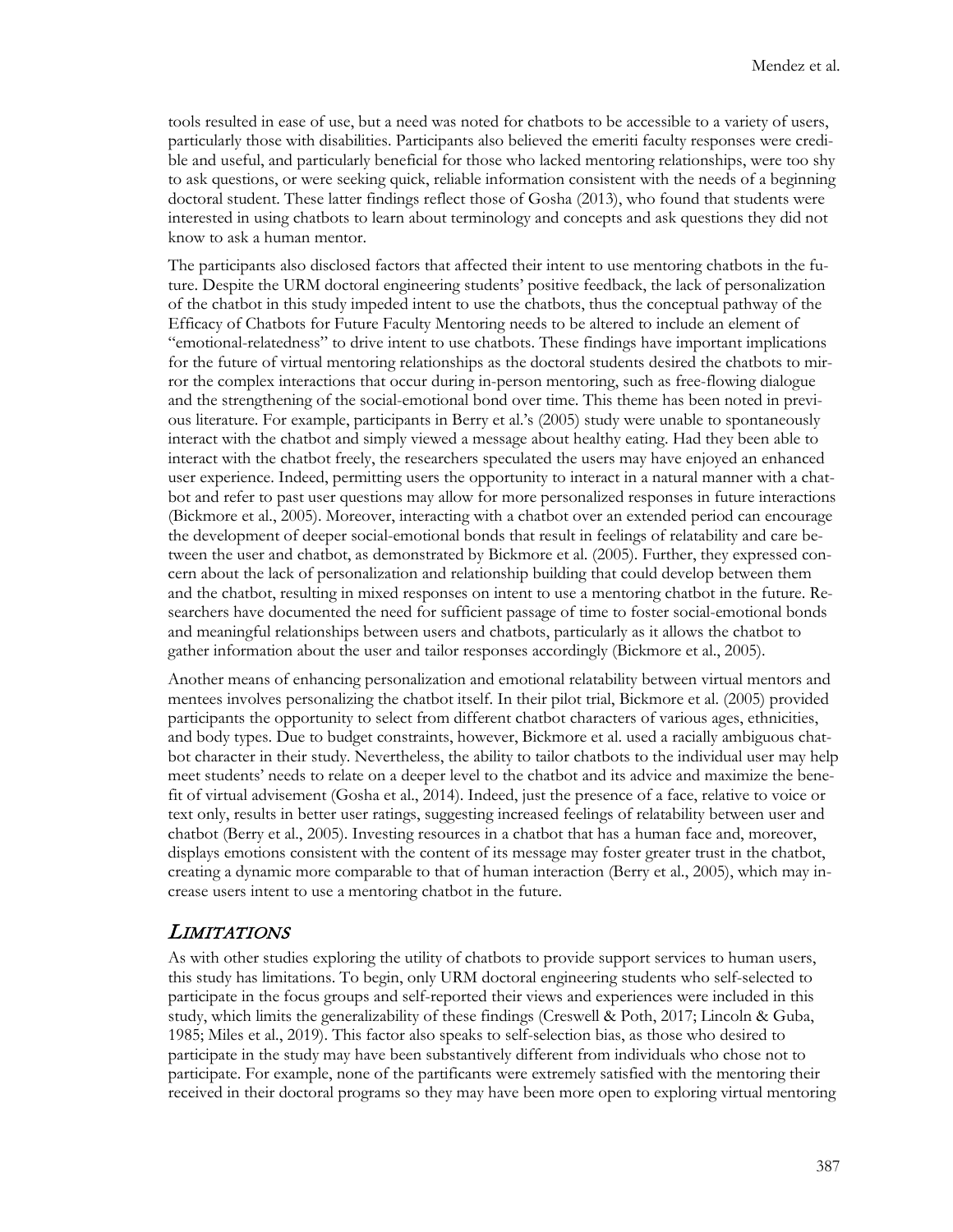opportunities and they chose to participate in the study. And while the focus groups offered insightful views on the utility of chatbots serving as a supplemental mentoring tool, the focus groups could not capture the entirety or complexity of the perceptions surrounding this topic. Moreover, students from top research universities in the Atlanta, Georgia area were recruited to participate so the findings may not be broadly representative of the experiences of URM doctoral engineering students in other contexts.

Additionally, the chatbots designed for this study were created to respond to text and voice inquiries via text message, Twitter, and Google Assistant, and thus lacked the sophistication of visually-based chatbots with faces or full characters capable of communicating with the user via voice and body language. Previous research suggests the presence of a face enhances the user experience and contributes to greater feelings of relatability between the user and chatbot (Berry et al., 2005). In a related manner, participants in the present study were unable to interact with the chatbot spontaneously nor did they interact with the chatbot over time, which could have fostered social-emotional bonds and meaningful relationships between the users and chatbots. Rather, they viewed chatbot responses to pre-determined questions and rated their satisfaction with the chatbot advice, trust in the information provided, and likelihood of recommending it to others. These limitations of the design may have affected students' ratings of the chatbot, including intent to use in the future, and precluded deeper understanding of the full potential benefits chatbots can offer in supplemental mentoring.

Another limitation of the present study concerns the advice relayed by the chatbots. Chatbot responses were populated from one-on-one interviews with emeriti faculty, all of whom were White men. Although participants perceived the information as highly credible and useful, their responses failed to capture the variety and intricacy that may have been offered from a more demographically diverse pool of emeriti faculty with different experiences and advice on advancing through the professoriate or entering a career in industry. As noted by some of the URM doctoral engineering students, this limited the extent to which users related to the advice or felt connected to the chatbots. Indeed, researchers have documented profound benefits of having a mentor of color—particularly to help future faculty navigate complex political climates and relate to mentees from a place of mutual understanding of the impact of race on career advancement and success (Zambrana et al., 2015). Nevertheless, the students rated the chatbots' advice positively and did not express negative sentiments of receiving information from a demographically homogeneous faculty set but future research should focus on how matching demographic characteristics (e.g., gender and race/ethnicity) of users to chatbots affects satisfaction with the chatbot's advice, trust in the information provided, and likelihood of recommending it to others.

#### **IMPLICATIONS**

This study demonstrates that chatbots may be effectively employed in the role of mentoring for URM doctoral engineering students when the important elements of positive user interface and perceived trust are included, as others have. For example, the undergraduate participants in Gosha's (2013) study rated the chatbot favorably and perceived its responses as competent, which appeared to influence their likelihood of using a chatbot again for advice on graduate school decisions. Yet, the cornerstone for true success of a chatbot mentor, as measured by intent to use it, requires more sophisticated chatbots. In its current state, it seems students perceive chatbots as a better fit for new doctoral students with more general questions and a smaller need for personalized advice and guidance, suggesting future chatbots should be tailored to a student's developmental stage in order to meet their mentoring needs. It is clear students desire mentorship, even supplemental mentorship, customized to their knowledge, skills, and dispositions and delivered by mentors with whom they can personally identify. The literature notes the importance of the user's ability to develop an emotionalrelational bond with chatbots as occurred between participants and the chatbot in Bickmore et al.'s (2005) study, which also is confirmed here. Students stated additional value could be ascribed to chatbots that connect users with human mentors in order to expand their mentoring networks, as well as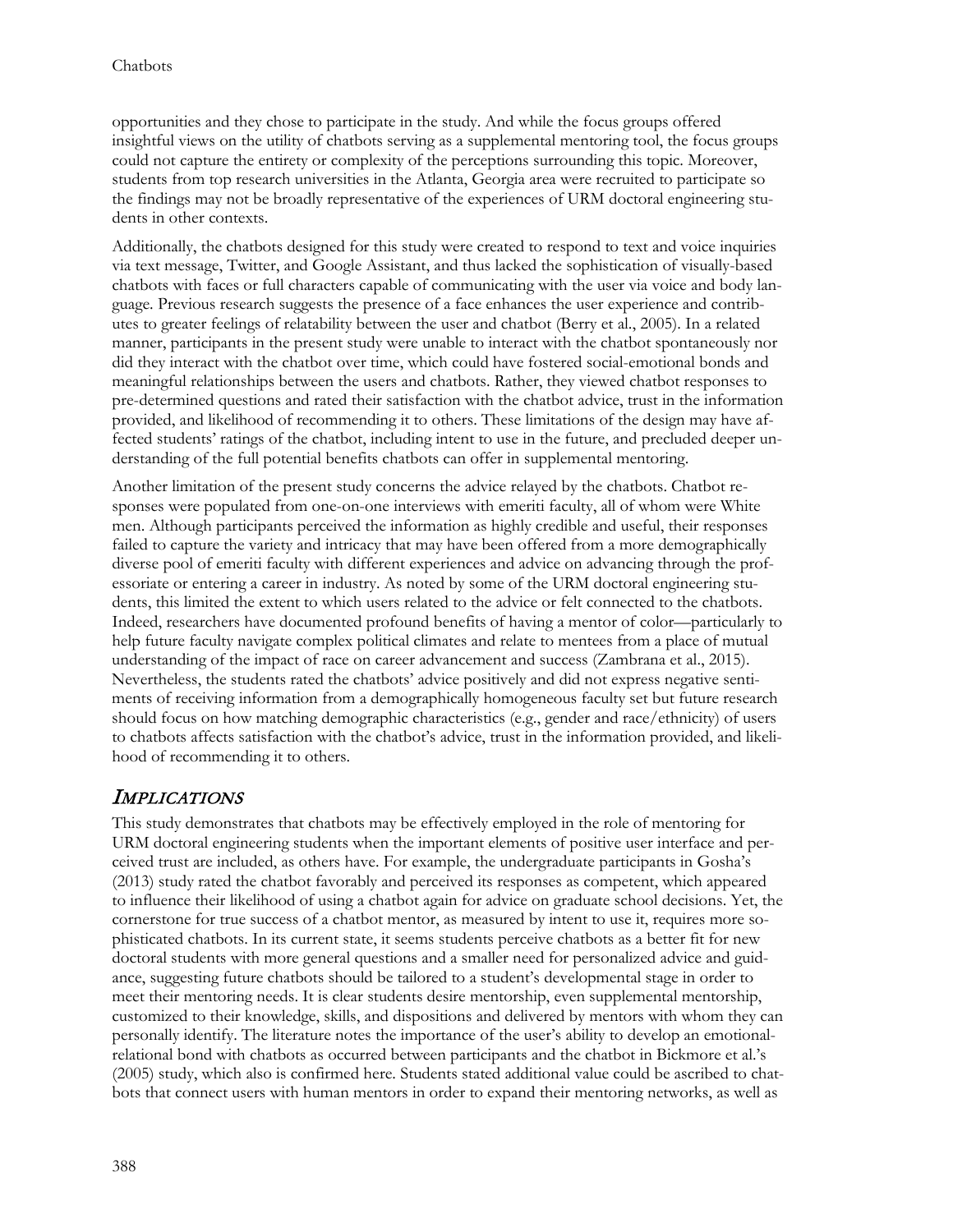chatbots that could generate proactive and personalized advice for users. Thus, further chatbot development requires standardizing the process for response creation through additional data collection with a cadre of diverse, renowned faculty; engaging subject matter experts to conduct quality verification checks on responses; and testing new responses with potential users while ensuring chatbot personalization is a key quality indicator.

#### **CONCLUSION**

No research has been found that addresses the use of chatbots in supplementing future faculty mentoring of URM doctoral engineering students. This phenomenological study reduces this gap in the literature through focus groups with URM doctoral engineering students. It calls attention to the necessity to provide greater consideration into the ways in which to address the unmet mentoring needs of these students, as well as the potential for utilizing chatbots for supplementary mentoring—particularly for those who lack access to high quality mentoring. An understanding of the conceptual pathway that can lead to greater satisfaction and ultimately drive intent for using chatbots for mentoring hinges on researchers developing chatbots that can create emotional-relational bonding, not just positive user interface and perceived trustworthiness as initially conceived in the Efficacy of Chatbots for Future Faculty Mentoring conceptual framework. Enhancing the personalization and emotional-relational bonding capacity of chatbots may be the key to the future of scaling virtual mentoring in an increasingly automated and digitized higher education landscape.

### **FUNDING/ACKNOWLEDGEMENTS**

The development and subsequent research of chatbots were supported by the National Science Foundation (NSF) INCLUDES (Inclusion across the Nation of Communities of Learners of Underrepresented Discoverers in Engineering and Science) Design and Developments Launch Pilot award (17-4458). Any opinions, findings, conclusions, or recommendations are only those of the authors and do not necessarily reflect the views of NSF. An earlier version of this paper was presented at the 2019 American Society for Engineering Education (ASEE) Annual Conference & Exposition in Tampa, FL, United States. We are grateful for the comments and suggestions provided by the ASEE and *The International Journal of Doctoral Studies* reviewers.

#### **REFERENCES**

- Allendoerfer, C., & Yellin, J. M. (2011, June). *Investigating best practices in the research mentoring of underrepresented minority students in engineering: The impact of informal interactions.* Paper presented at the American Society for Engineering Education Conference & Exposition, Vancouver, BC, Canada.
- Anfara, V. A, & Mertz, N. T. (Eds.) (2015). *Theoretical frameworks in qualitative research* (2nd ed.). Sage.
- Babbie, E. (2015). *The practice of social research* (14th ed.). Cenage.
- Beale, R., & Creed, C. (2009). Affective interaction: How emotional agents affect users. *International Journal of Human-Computer Studies, 67*, 755-776. <https://doi.org/10.1016/j.ijhcs.2009.05.001>
- Berry, D. C., Butler, L. T., & de Rosis, F. (2005). Evaluating a realistic agent in an advice-giving task. *International Journal of Human-Computer Studies, 63*, 304-327.<https://doi.org/10.1016/j.ijhcs.2005.03.006>
- Bickmore, T. W., Caruso, L., Clough-Gorr, K., & Heeren, T. (2005). 'It's just like you talk to a friend' relational agents for older adults. *Interacting with Computers, 17*, 711-735. <https://doi.org/10.1016/j.intcom.2005.09.002>
- Bobick, A., & Biggers, M. (2018, August 28). *Closing the opportunity gap in STEM through mentorship* [Webinar]. Mentor Collective[. https://www.mentorcollective.org/webinar](https://www.mentorcollective.org/webinar-3)-3
- Buzzannell, P. M., Long, Z., Anderson, L. B., Kokini, K., & Batra, J. C. (2015). Mentoring in academe: A feminist poststructural lens on stories of women engineering faculty of color. *Management Communications Quarterly, 29*, 440-457[. https://doi.org/10.1177/0893318915574311](https://doi.org/10.1177/0893318915574311)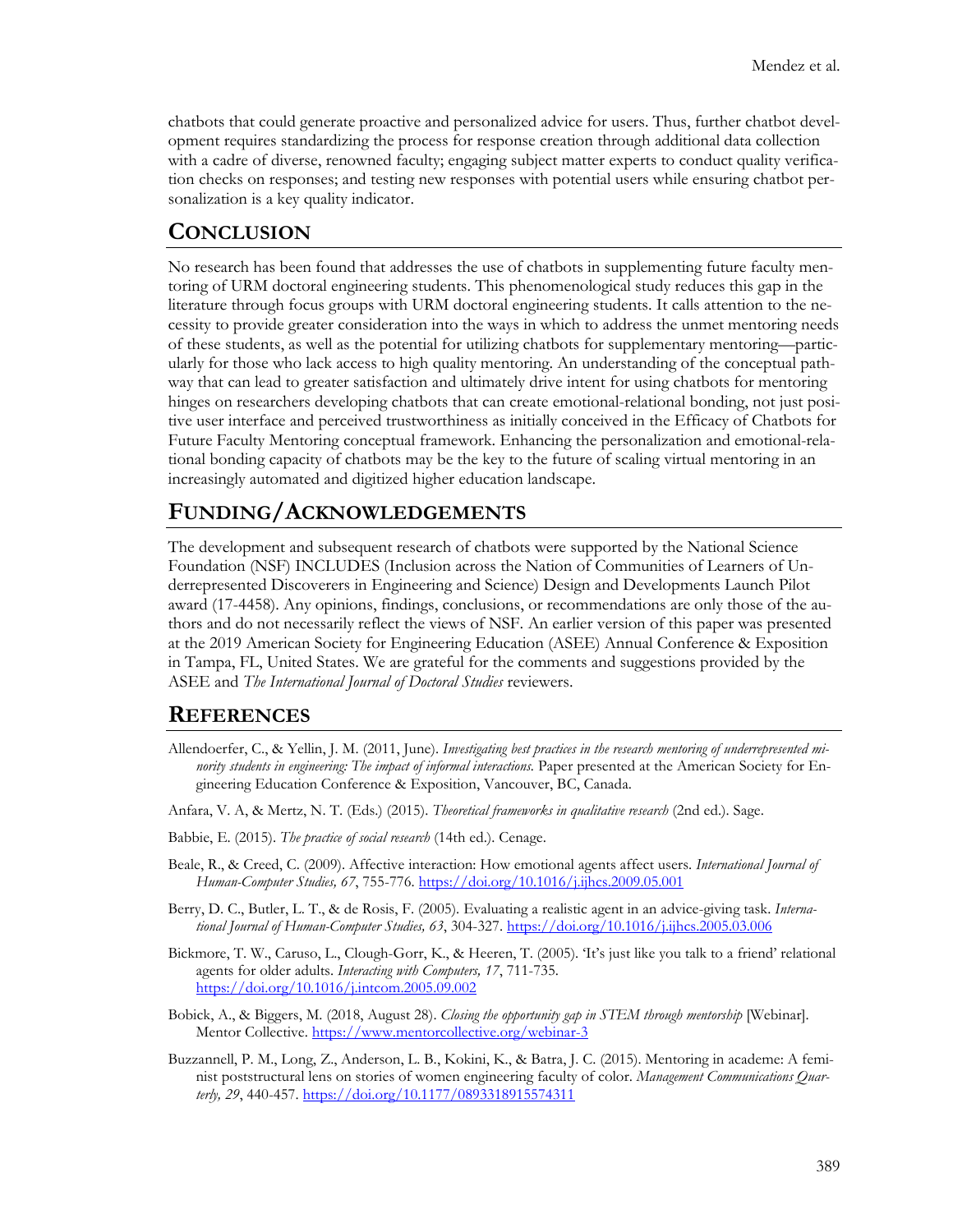- Chesler, N. C., Ruis, A. R., Collier, W., Swiecki, Z., Arastoopour, G., & Shaffer, D. W. (2015). A novel paradigm for engineering education: Virtual internships with individualized mentoring and assessment of engineering thinking. *Journal of Biomechanical Engineering, 137*, 1-8.<https://doi.org/10.1115/1.4029235>
- Creswell, J. W., & Poth, C. N. (2017). *Qualitative inquiry and research design: Choosing among five approaches* (4th ed.). Sage.
- de Carolis, B., Pizzutilo, S., Cozzolongo, G., Drozda, P., & Muci, F. (2006). Supporting students with a personal advisor. *Educational Technology & Society, 9*, 27-41.
- Dixon-Reeves, R. (2003). Mentoring as a precursor to incorporation: An assessment of the mentoring experience of recently minted Ph.D.s. *Journal of Black Studies, 34*, 12-27. <https://doi.org/10.1177/0021934703253680>
- Giorgi, A. (2006). Concerning variations in the application of the phenomenological method. *The Humanist Psychologist, 34*(5), 305–319.
- Gosha, K. (2013). *The application of embodied conversational agents for mentoring African American STEM doctoral students* (Publication No. 3564717) [Doctoral dissertation, Clemson University]. ProQuest Dissertations & Theses Global.
- Gosha, K., Huff, E. W., Jr., & Scott, J. (2018, June). *Computing career exploration for urban African American students using embodied conversational agents*. Poster session presented at the SIGMIS-CPR'18:2018 Computers and People Research Conference, Buffalo-Niagara Falls, NY, United States.
- Gosha, K., Porter, J., III, Cherry, D., Ordu, C., & Horace, J. (2014). Spiritual counseling for male college students using embodied conversational agents. *Journal of Progressive Policy & Practice, 2*, 123-129.
- Green, S. M. B. (2015). *Our stories, our voices: How PhD students of color view mentoring in science and engineering graduate programs* (Publication No. 3712362) [Doctoral dissertation, Fielding Graduate University]. ProQuest Dissertations & Theses Global.
- Johnson, W. B. (2016). *On being a mentor: A guide for higher education faculty* (2nd ed.). Routledge.
- Lee, S. Y., & Choi, J. (2017). Enhancing user experience with conversational agent for movie recommendation: Effects of self-disclosure and reciprocity. *International Journal of Human-Computer Studies, 103*, 95-105. <https://doi.org/10.1016/j.ijhcs.2017.02.005>
- Lincoln, Y. S., & Guba, E. G. (1985). *Naturalistic inquiry*. Sage.
- Miles, M. B., Huberman, A. M., & Saldaña, J. (2013). *Qualitative data analysis: A methods sourcebook* (3rd ed.). Sage.
- Moustakas, C. (1994). *Phenomenological research methods*. Sage.
- Nass, C., Isbister, K., & Lee, E. (2000). *Truth is beauty: Researching embodied conversational agents*. [https://www.me](https://www.media.mit.edu/gnl/discint01/papers/nass.et.al.2000.pdf)[dia.mit.edu/gnl/discint01/papers/nass.et.al.2000.pdf](https://www.media.mit.edu/gnl/discint01/papers/nass.et.al.2000.pdf)
- National Science Foundation. (2015). *Collaborative Research: Increasing Minority Presence within Academia through Continuous Training (IMPACT)* [Project Abstract]. [https://www.nsf.gov/awardsearch/show-](https://www.nsf.gov/awardsearch/showAward?AWD_ID=1542524)[Award?AWD\\_ID=1542524](https://www.nsf.gov/awardsearch/showAward?AWD_ID=1542524)
- National Science Foundation. (2017). *NSF INCLUDES DDLP: Increasing Minority Presence within Academia through Continuous Training (IMPACT)* [Project Abstract]. [https://www.nsf.gov/awardsearch/show-](https://www.nsf.gov/awardsearch/showAward?AWD_ID=1744500)[Award?AWD\\_ID=1744500](https://www.nsf.gov/awardsearch/showAward?AWD_ID=1744500)
- Patton, M. Q. (2015). *Qualitative research and evaluation methods* (4th ed.). Sage.
- Roy, J. (2019). *Engineering by the numbers*. American Society for Engineering Education[. https://ira.asee.org/wp](https://ira.asee.org/wp-content/uploads/2019/07/2018-Engineering-by-Numbers-Engineering-Statistics-UPDATED-15-July-2019.pdf)cont[ent/uploads/2019/07/2018](https://ira.asee.org/wp-content/uploads/2019/07/2018-Engineering-by-Numbers-Engineering-Statistics-UPDATED-15-July-2019.pdf)-Engineering-by-Numbers-Engineering-Statistics-UPDATED-15-July-[2019.pdf](https://ira.asee.org/wp-content/uploads/2019/07/2018-Engineering-by-Numbers-Engineering-Statistics-UPDATED-15-July-2019.pdf)
- Thomas, K. M., Willis, L. A., & Davis, J. (2007). Mentoring minority graduate students: Issues and strategies for institutions, faculty, and students. *Equal Opportunities International, 26*, 178-192. <https://doi.org/10.1108/02610150710735471>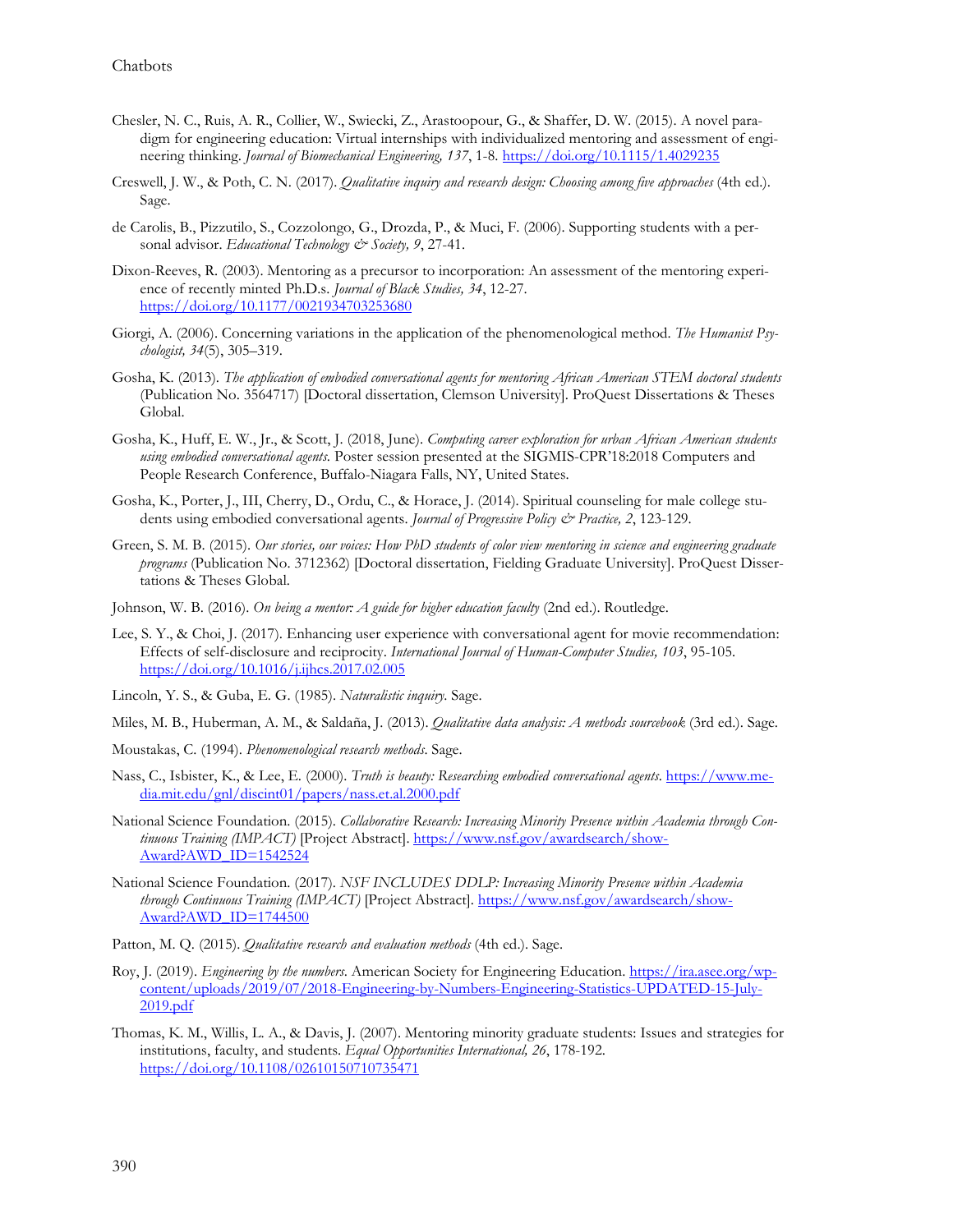- van Manen, M. (2014). *Phenomenology of practice: Meaning-giving methods in phenomenological research and writing*. Left Coast Press.
- Vesilind, P. A. (2001). Mentoring engineering students: Turning pebbles into diamonds. *Journal of Engineering Education, 90*, 407-411. [https://doi.org/10.1002/j.2168](https://doi.org/10.1002/j.2168-9830.2001.tb00620.x)-9830.2001.tb00620.x
- Zambrana, R. E., Ray, R., Espino, M. M., Castro, C., Cohen, B. D., & Eliason, J. (2015). "Don't leave us behind": The importance of mentoring for underrepresented minority faculty. *American Educational Research Journal, 52*, 40-72.<https://doi.org/10.3102/0002831214563063>
- Zellers, D. F., Howard, V. M., & Barcic, M. A. (2008). Faculty mentoring programs: Reenvisioning rather than reinventing the wheel. *Review of Educational Research, 78*, 552-588. <https://doi.org/10.3102/0034654308320966>

#### **BIOGRAPHIES**



**Dr. Sylvia L. Mendez** is a Professor and Chair of the Department of Leadership, Research, and Foundations at the University of Colorado, Colorado Springs. She serves as a Co-PI on the NSF Design and Developments Launch Pilot award (17-4458). Her research centers on effective faculty mentoring practices, the creation of optimal higher education environments for student success, and the educational attainment and schooling experiences of Mexican descent youth in the mid-20<sup>th</sup> century.



**Katie Johanson** is a doctoral candidate in the Department of Psychology studying clinical psychology with a major area of study in geropsychology at the University of Colorado, Colorado Springs. She serves as a Graduate Research Assistant on the NSF Design and Developments Launch Pilot award (17-4458). Her research interests include applied interventions for older adults with type 2 diabetes mellitus, online treatments for older adults with insomnia, biopsychosocial assessment of and cardiovascular disease risk among pre-menopausal women, and evaluation of models of integrated primary care and patients' physical and psychological health.



**Dr. Valerie Martin Conley** is a Professor and Dean of the College of Education at the University of Colorado, Colorado Springs. She serves as a Co-PI on the NSF Design and Developments Launch Pilot award (17- 4458). Her research centers on quantitative applications of educational policy and research, assessment practice, and issues of management in higher education.